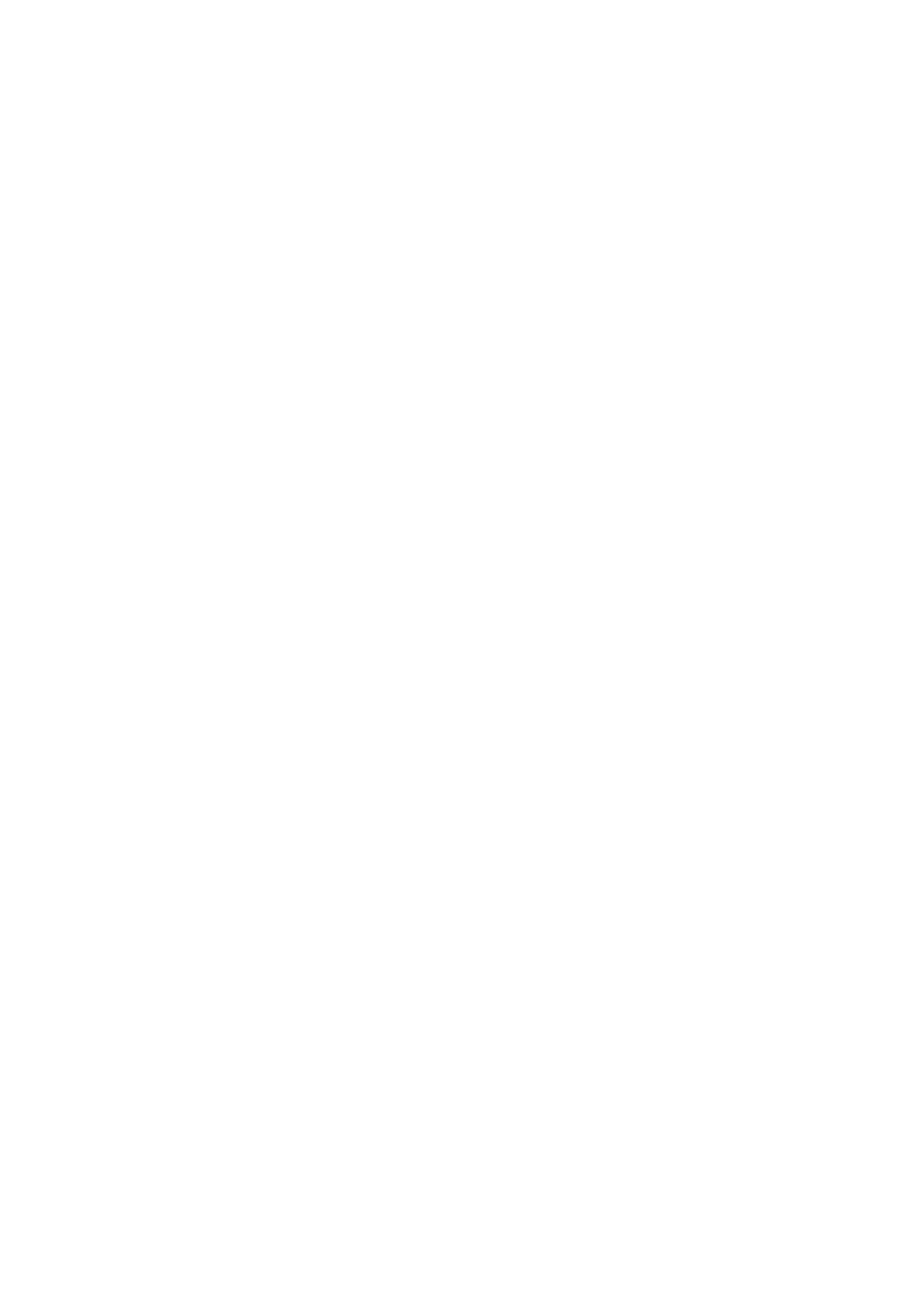# Table of contents

| 1.  | <b>Members</b>                                                                                                                                                                                                                 |                |
|-----|--------------------------------------------------------------------------------------------------------------------------------------------------------------------------------------------------------------------------------|----------------|
| 2.  |                                                                                                                                                                                                                                |                |
| 3.  |                                                                                                                                                                                                                                |                |
|     | <b>Research Directions</b><br>3.1.                                                                                                                                                                                             |                |
|     | 3.2.<br>Static Parallelization and Optimization                                                                                                                                                                                | $\overline{3}$ |
|     | Profiling and Execution Behavior Modeling<br>3.3.                                                                                                                                                                              | $\overline{3}$ |
|     | Dynamic Parallelization and Optimization, Virtual Machine<br>3.4.                                                                                                                                                              | $\overline{4}$ |
|     | 3.5.<br>Proof of Program Transformations for Multicores                                                                                                                                                                        | 4              |
| 4.  |                                                                                                                                                                                                                                |                |
| 5.  |                                                                                                                                                                                                                                |                |
| 6.  | New Software and Platforms (and the context of the state of the state of the state of the state of the state of the state of the state of the state of the state of the state of the state of the state of the state of the st |                |
|     | APOLLO<br>6.1.                                                                                                                                                                                                                 | 5              |
|     | 6.2.<br>$C$ Loo $G$                                                                                                                                                                                                            | 5              |
|     | 6.3.<br>Clan                                                                                                                                                                                                                   | 5              |
|     | 6.4.<br>Clay                                                                                                                                                                                                                   | 6              |
|     | 6.5.<br><b>IBB</b>                                                                                                                                                                                                             | 6              |
|     | 6.6.<br>XFOR-Wizard                                                                                                                                                                                                            | 6              |
|     | 6.7.<br><b>XFORGEN</b>                                                                                                                                                                                                         | 6              |
|     | 6.8.<br>OpenScop                                                                                                                                                                                                               | $\overline{7}$ |
|     | ORWL and P99<br>6.9.                                                                                                                                                                                                           | $\overline{7}$ |
|     | 6.10. stdatomic and musl                                                                                                                                                                                                       | $\overline{7}$ |
|     | 6.11. PolyLib                                                                                                                                                                                                                  | 8              |
| 7.  |                                                                                                                                                                                                                                |                |
|     | Formal Proofs for an Ordering Relation in Explicitly Parallel Programs<br>7.1.                                                                                                                                                 | 8              |
|     | Validity Conditions for Transformations of Non-Affine Programs<br>7.2.                                                                                                                                                         | 9              |
|     | Automatic Parallelization of Nonlinear Loops<br>7.3.                                                                                                                                                                           | 11             |
|     | Dynamic Code Generation for Speculative Polyhedral Optimization<br>7.4.                                                                                                                                                        | 12             |
|     | 7.5.<br>The XFOR Programming Structure                                                                                                                                                                                         | 12             |
|     | Dynamic Optimization of Binary Code<br>7.6.                                                                                                                                                                                    | 12             |
|     | Combining Locking and Data Management Interfaces<br>7.7.                                                                                                                                                                       | 14             |
|     | Efficient Execution of Polyhedral Codes on GPU and CPU+GPU Systems<br>7.8.                                                                                                                                                     | 15             |
|     | 7.9.<br><b>Interactive Code Restructuring</b>                                                                                                                                                                                  | 16             |
|     | 7.10. Automatic Generation of Adaptive Simulation Codes                                                                                                                                                                        | 16             |
|     | 7.11. Polyhedral Compiler White-Boxing                                                                                                                                                                                         | 17             |
| 8.  |                                                                                                                                                                                                                                |                |
| 9.  |                                                                                                                                                                                                                                |                |
|     | <b>National Initiatives</b><br>9.1.                                                                                                                                                                                            | 17             |
|     | 9.2. International Initiatives                                                                                                                                                                                                 | 18             |
|     | <b>International Research Visitors</b><br>9.3.                                                                                                                                                                                 | 18             |
| 10. |                                                                                                                                                                                                                                | 18             |
|     | 10.1. Promoting Scientific Activities                                                                                                                                                                                          | 18             |
|     | 10.1.1. Scientific events organisation                                                                                                                                                                                         | 18             |
|     | 10.1.2. Scientific events selection                                                                                                                                                                                            | 18             |
|     | 10.1.2.1. Member of the conference program committees                                                                                                                                                                          | 18             |
|     | 10.1.2.2. Reviewer                                                                                                                                                                                                             | 19             |
|     | 10.1.3. Journal                                                                                                                                                                                                                | 19             |
|     | 10.1.3.1. Editorial board membership                                                                                                                                                                                           | 19             |
|     | 10.1.3.2. Reviewer - Reviewing activities                                                                                                                                                                                      | 19             |
|     | 10.1.4. Scientific expertise                                                                                                                                                                                                   | 19             |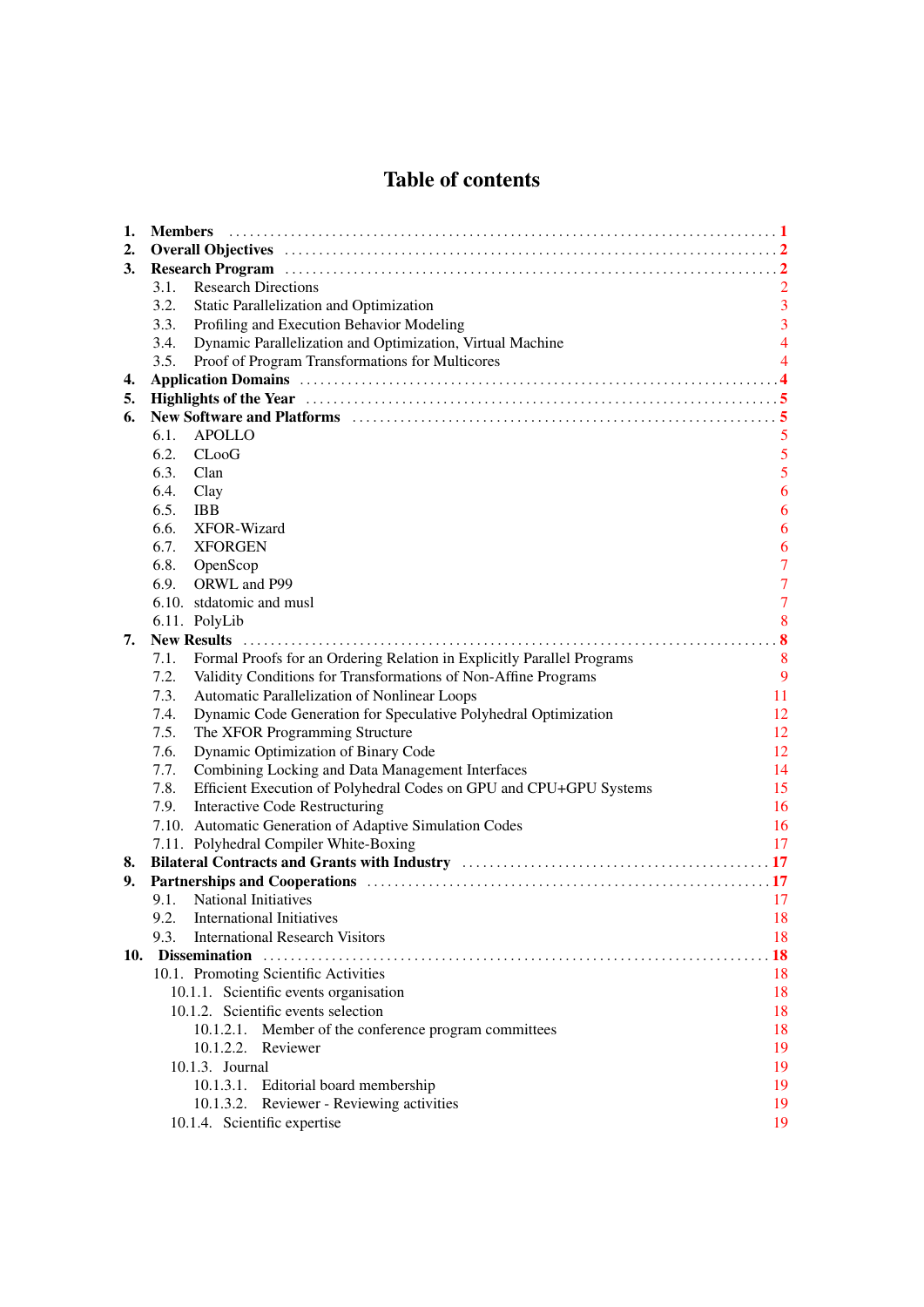|     | 10.1.5. Standardization               | 19        |
|-----|---------------------------------------|-----------|
|     | 10.2. Teaching - Supervision - Juries | 19        |
|     | $10.2.1$ . Teaching                   | 19        |
|     | 10.2.2. Supervision                   | 20        |
|     | 10.2.3. Juries                        | 21        |
|     | 10.3. Popularization                  | 21        |
| 11. | <b>Bibliography</b>                   | <b>22</b> |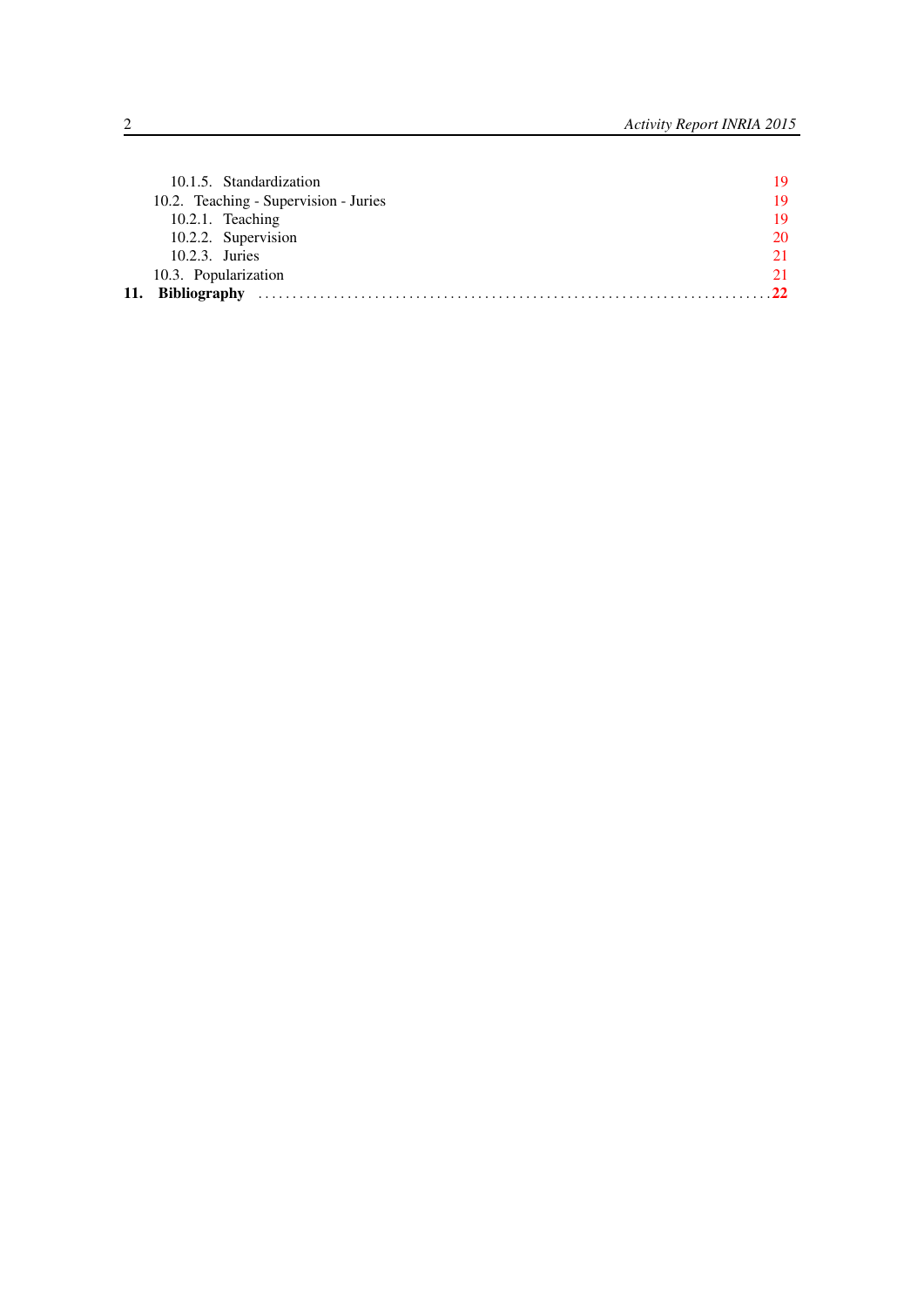# Team CAMUS

*Creation of the Team: 2009 July 01*

#### Keywords:

#### Computer Science and Digital Science:

- 2.1.6. Concurrent programming
- 2.2.1. Static analysis
- 2.2.3. Run-time systems
- 2.2.4. Parallel architectures
- 2.2.5. GPGPU, FPGA, etc.
- 2.2.6. Adaptive compilation

#### Other Research Topics and Application Domains:

- 4.4.1. Green computing
- 6.1.1. Software engineering
- 6.6. Embedded systems

# <span id="page-4-0"></span>1. Members

#### Research Scientist

Jens Gustedt [Inria, Senior Researcher, HdR]

#### Faculty Members

Philippe Clauss [Team leader, Univ. Strasbourg, Professor, HdR] Cédric Bastoul [Univ. Strasbourg, Professor, HdR] Alain Ketterlin [Univ. Strasbourg, Associate Professor] Vincent Loechner [Univ. Strasbourg, Associate Professor] Nicolas Magaud [Univ. Strasbourg I, Associate Professor] Julien Narboux [Univ. Strasbourg I, Associate Professor] Eric Violard [Univ. Strasbourg, Associate Professor, HdR]

#### Engineer

Artiom Baloian [Inria, from Oct 2015]

#### PhD Students

Yann Barsamian [Univ. Strasbourg] Luis Esteban Campostrini [Inria] Jean-Francois Dollinger [Univ. Strasbourg, until Sep 2015] Imen Fassi [Inria, until Nov 2015] Juan Manuel Martinez Caamano [Univ. Strasbourg] Mariem Saied [Inria] Daniel Salas [INSERM, from Mar 2015] Aravind Sukumaran Rajam [Inria, until Nov 2015]

#### Administrative Assistant

Veronique Constant [Inria]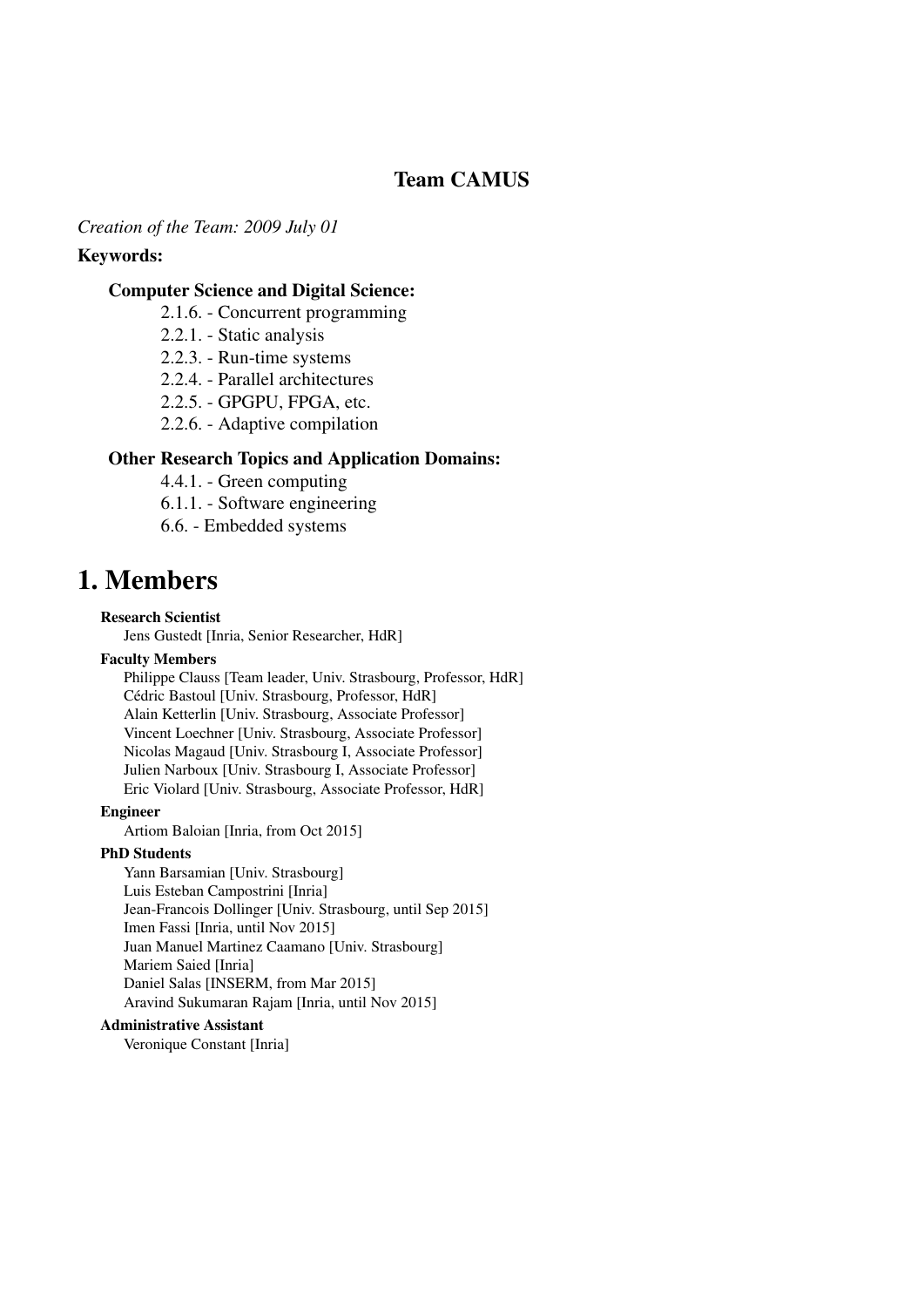# <span id="page-5-0"></span>2. Overall Objectives

# 2.1. Overall Objectives

The CAMUS team is focusing on developping, adapting and extending automatic parallelizing and optimizing techniques, as well as proof and certification methods, for the efficient use of current and future multicore processors.

The team's research activities are organized into five main issues that are closely related to reach the following objectives: performance, correction and productivity. These issues are: static parallelization and optimization of programs (where all statically detected parallelisms are expressed as well as all "hypothetical" parallelisms which would be eventually taken advantage of at runtime), profiling and execution behavior modeling (where expressive representation models of the program execution behavior will be used as engines for dynamic parallelizing processes), dynamic parallelization and optimization of programs (such transformation processes running inside a virtual machine), and finally program transformations proof (where the correction of many static and dynamic program transformations has to be ensured).

# <span id="page-5-1"></span>3. Research Program

# 3.1. Research Directions

<span id="page-5-2"></span>The various objectives we are expecting to reach are directly related to the search of adequacy between the sofware and the new multicore processors evolution. They also correspond to the main research directions suggested by Hall, Padua and Pingali in [\[31\]](#page-27-0). Performance, correction and productivity must be the users' perceived effects. They will be the consequences of research works dealing with the following issues:

- Issue 1: Static Parallelization and Optimization
- Issue 2: Profiling and Execution Behavior Modeling
- Issue 3: Dynamic Program Parallelization and Optimization, Virtual Machine
- Issue 4: Proof of program transformations for multicores

Efficient and correct applications development for multicore processors needs stepping in every application development phase, from the initial conception to the final run.

Upstream, all potential parallelism of the application has to be exhibited. Here static analysis and transformation approaches (issue 1) must be processed, resulting in a *multi-parallel* intermediate code advising the running virtual machine about all the parallelism that can be taken advantage of. However the compiler does not have much knowledge about the execution environment. It obviously knows the instruction set, it can be aware of the number of available cores, but it does not know the effective available resources at any time during the execution (memory, number of free cores, etc.).

That is the reason why a "virtual machine" mechanism will have to adapt the application to the resources (issue 3). Moreover the compiler will be able to take advantage only of a part of the parallelism induced by the application. Indeed some program information (variables values, accessed memory adresses, etc.) being available only at runtime, another part of the available parallelism will have to be generated on-the-fly during the execution, here also, thanks to a dynamic mechanism.

This on-the-fly parallelism extraction will be performed using speculative behavior models (issue 2), such models allowing to generate speculative parallel code (issue 3). Between our behavior modeling objectives, we can add the behavior monitoring, or profiling, of a program version. Indeed current and future architectures complexity avoids assuming an optimal behavior regarding a given program version. A monitoring process will allow to select on-the-fly the best parallelization.

These different parallelizing steps are schematized on figure [1.](#page-6-2)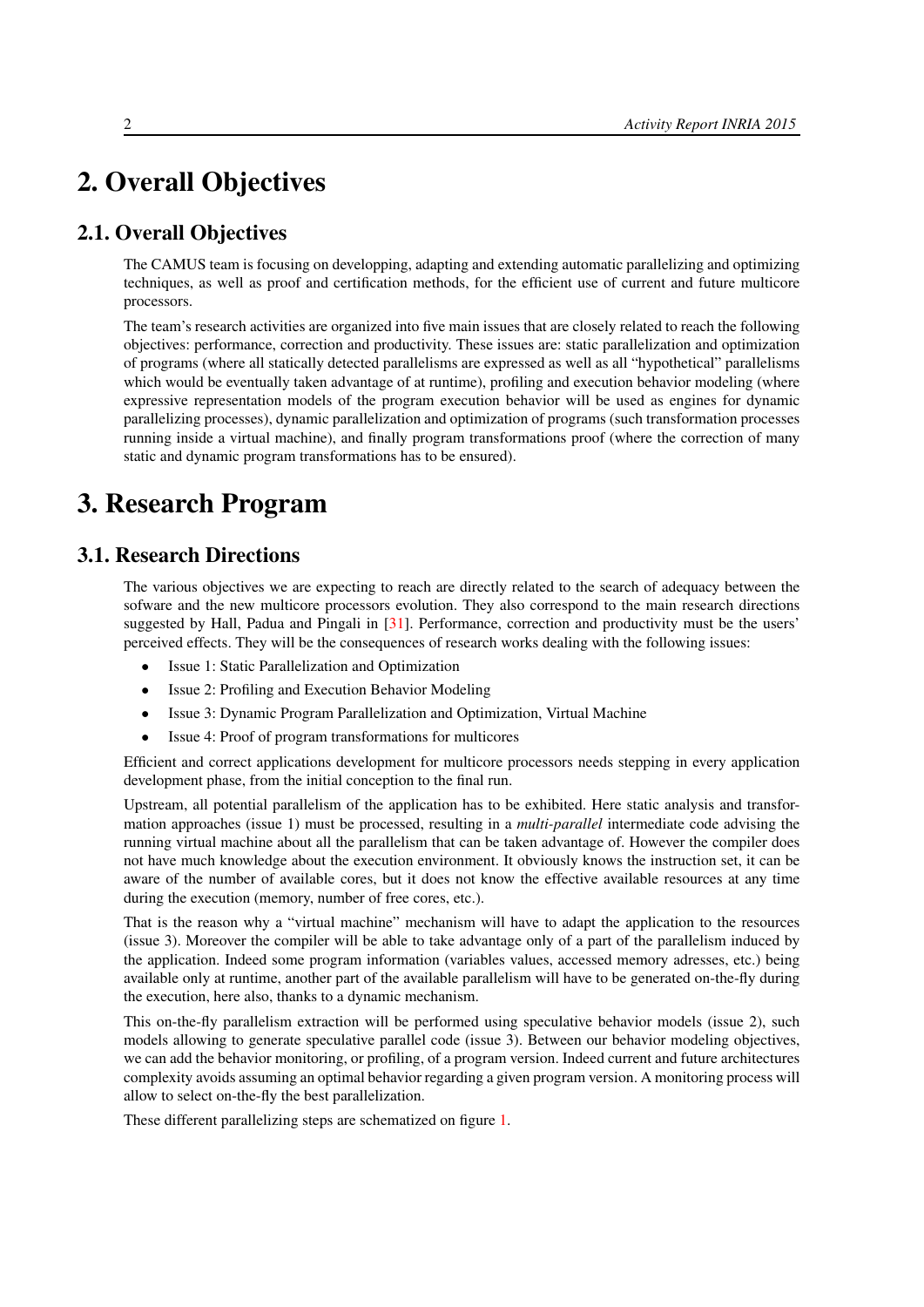<span id="page-6-2"></span>

*Figure 1. Automatic parallelizing steps for multicore architectures*

Our project lies on the conception of a production chain for efficient execution of an application on a multicore architecture. Each link of this chain has to be formally verified in order to ensure correction as well as efficiency. More precisely, it has to be ensured that the compiler produces a correct intermediate code, and that the virtual machine actually performs the parallel execution semantically equivalent to the source code: every transformation applied to the application, either statically by the compiler or dynamically by the virtual machine, must preserve the initial semantics. They must be proved formally (issue 4).

In the following, those different issues are detailed while forming our global and long term vision of what has to be done.

#### 3.2. Static Parallelization and Optimization

<span id="page-6-0"></span>Participants: Vincent Loechner, Philippe Clauss, Éric Violard, Cédric Bastoul, Jean-François Dollinger.

Static optimizations, from source code at compile time, benefit from two decades of research in automatic parallelization: many works address the parallelization of loop nests accessing multi-dimensional arrays, and these works are now mature enough to generate efficient parallel code [\[28\]](#page-27-1). Low-level optimizations, in the assembly code generated by the compiler, have also been extensively dealt for single-core and require few adaptations to support multicore architectures. Concerning multicore specific parallelization, we propose to explore two research directions to take full advantage of these architectures: adapting parallelization to multicore architecture and expressing many potential parallelisms.

### 3.3. Profiling and Execution Behavior Modeling

<span id="page-6-1"></span>Participants: Alain Ketterlin, Philippe Clauss, Aravind Sukumaran-Rajam, Luis Esteban Campostrini.

The increasing complexity of programs and hardware architectures makes it ever harder to characterize beforehand a given program's run time behavior. The sophistication of current compilers and the variety of transformations they are able to apply cannot hide their intrinsic limitations. As new abstractions like transactional memories appear, the dynamic behavior of a program strongly conditions its observed performance. All these reasons explain why empirical studies of sequential and parallel program executions have been considered increasingly relevant. Such studies aim at characterizing various facets of one or several program runs, *e.g.*, memory behavior, execution phases, etc. In some cases, such studies characterize more the compiler than the program itself. These works are of tremendous importance to highlight all aspects that escape static analysis, even though their results may have a narrow scope, due to the possible incompleteness of their input data sets.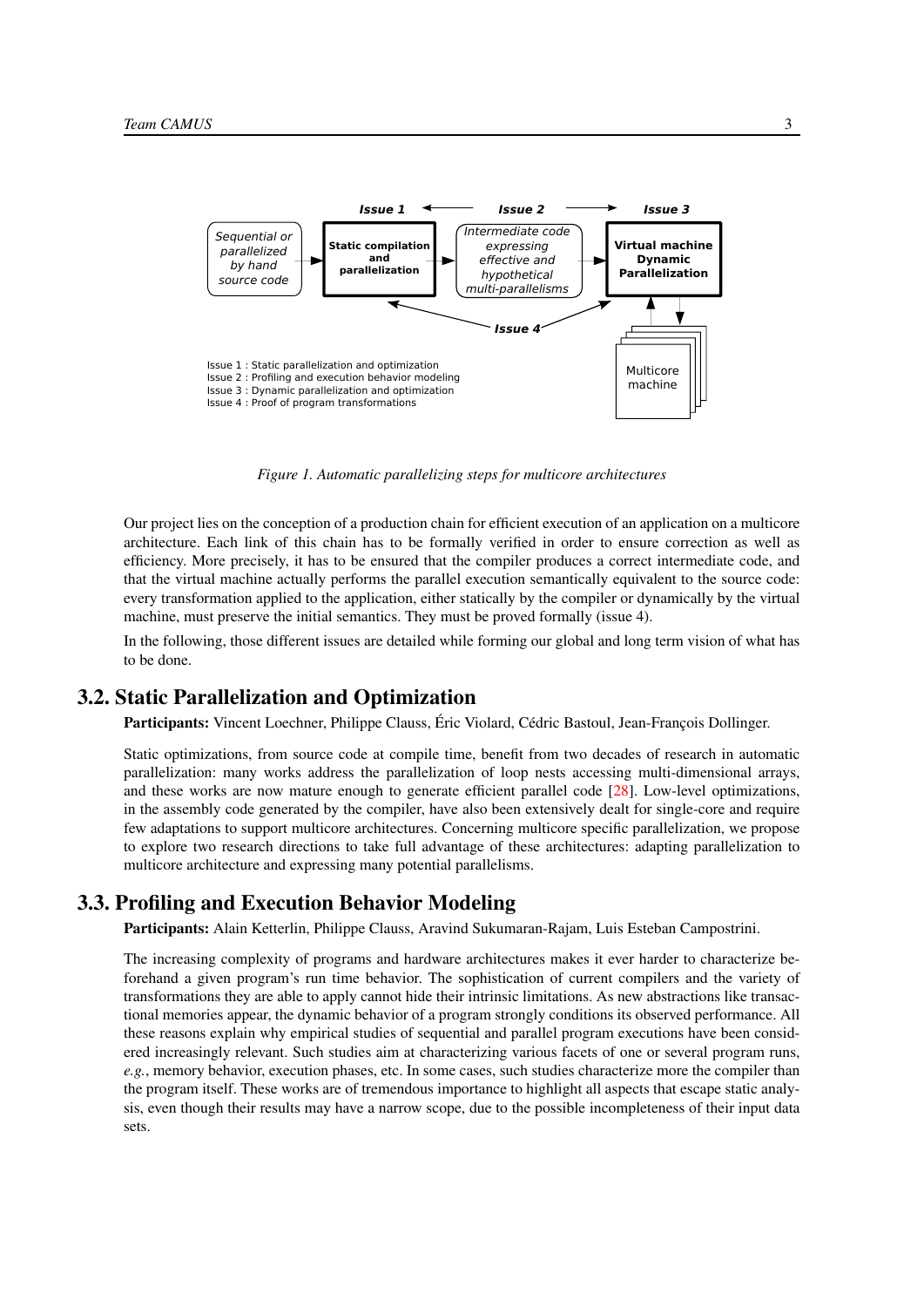## 3.4. Dynamic Parallelization and Optimization, Virtual Machine

<span id="page-7-0"></span>Participants: Aravind Sukumaran-Rajam, Juan Manuel Martinez Caamaño, Luis Esteban Campostrini, Artiom Baloian, Jean-François Dollinger, Mariem Saied, Daniel Salas, Philippe Clauss, Jens Gustedt, Vincent Loechner, Alain Ketterlin.

This link in the programming chain has become essential with the advent of the new multicore architectures. Still being considered as secondary with mono-core architectures, dynamic analysis and optimization are now one of the keys for controling those new mechanisms complexity. From now on, performed instructions are not only dedicated to the application functionalities, but also to its control and its transformation, and so in its own interest. Behaving like a computer virus, such a process should rather be qualified as a "vitamin". It perfectly knows the current characteristics of the execution environment and owns some qualitative information thanks to a behavior modeling process (issue 2). It appends a significant part of optimizing ability compared to a static compiler, while observing live resources availability evolution.

#### 3.5. Proof of Program Transformations for Multicores

<span id="page-7-1"></span>Participants: Éric Violard, Julien Narboux, Nicolas Magaud.

Our main objective consists in certifying the critical modules of our optimization tools (the compiler and the virtual machine). First we will prove the main loop transformation algorithms which constitute the core of our system.

The optimization process can be separated into two stages: the transformations consisting in optimizing the sequential code and in exhibiting parallelism, and those consisting in optimizing the parallel code itself. The first category of optimizations can be proved within a sequential semantics. For the other optimizations, we need to work within a concurrent semantics. We expect the first stage of optimizations to produce data-race free code. For the second stage of optimizations, we will first assume that the input code is data-race free. We will prove those transformations using Appel's concurrent separation logic [\[32\]](#page-27-2). Proving transformations involving program which are not data-race free will constitute a longer term research goal.

# <span id="page-7-2"></span>4. Application Domains

### 4.1. Application Domains

Performance being our main objective, our developments' target applications are characterized by intensive computation phases. Such applications are numerous in the domains of scientific computations, optimization, data mining and multimedia.

Applications involving intensive computations are necessarily high energy consumers. However this consumption can be significantly reduced thanks to optimization and parallelization. Although this issue is not our prior objective, we can expect some positive effects for the following reasons:

- Program parallelization tries to distribute the workload equally among the cores. Thus an equivalent performance, or even a better performance, to a sequential higher frequency execution on one single core, can be obtained.
- Memory and memory accesses are high energy consumers. Lowering the memory consumption, lowering the number of memory accesses and maximizing the number of accesses in the low levels of the memory hierarchy (registers, cache memories) have a positive consequence on execution speed, but also on energy consumption.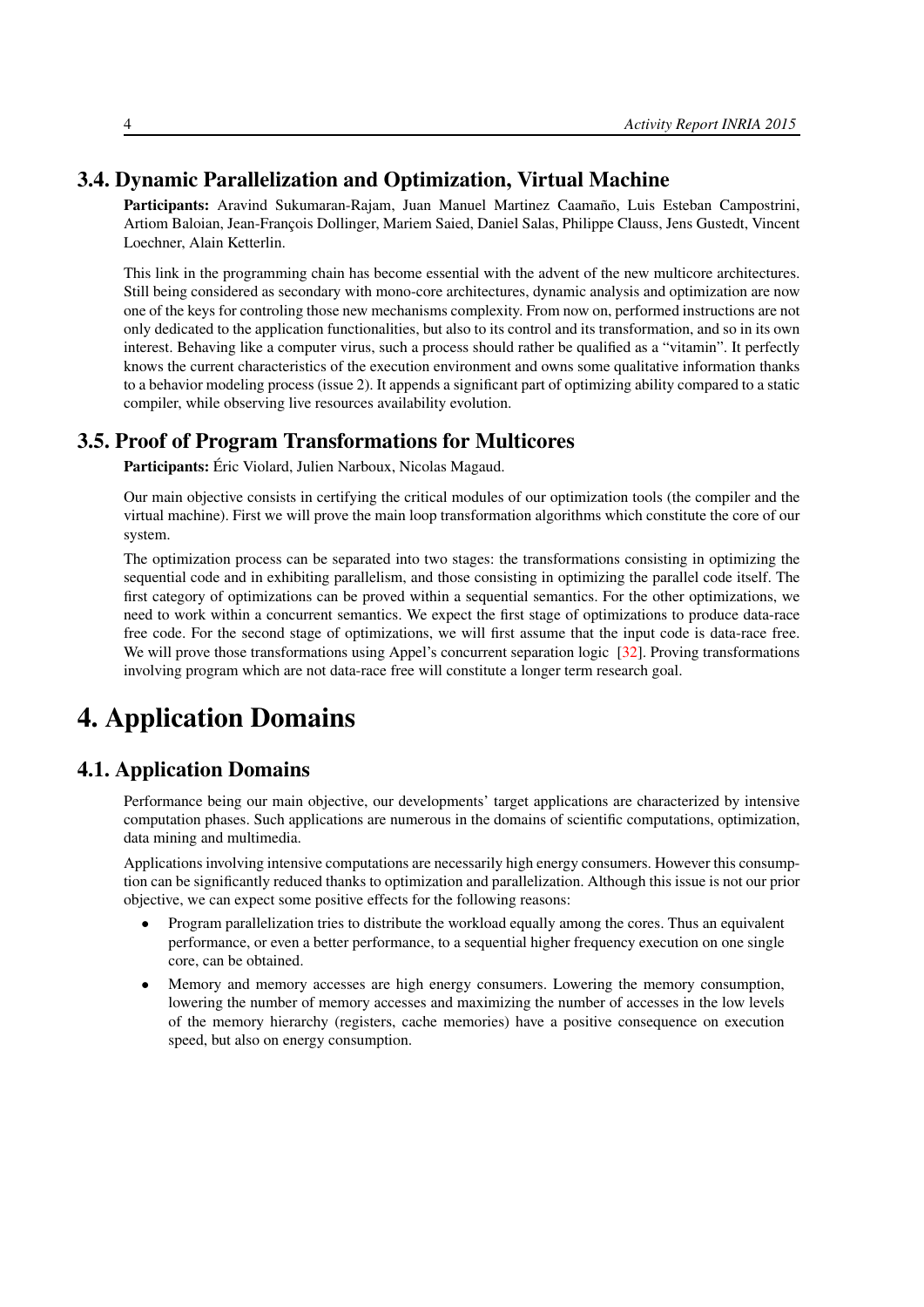# <span id="page-8-0"></span>5. Highlights of the Year

# 5.1. Highlights of the Year

Aravind Sukumaran-Rajam has shown in his PhD work [\[13\]](#page-26-0) that the polyhedral model, usually exclusively dedicated to advanced static analysis and optimization of linear loops, can also be applied to nonlinear loops. This noteworthy extension of the scope of polyhedral techniques has been made possible thanks to the speculative and dynamic parallelization strategy implemented in the Apollo framework. Significant parallel speed-ups can now be obtained automatically for loops and loop nest that could not be handled before by compilers. Aravind Sukumaran-Rajam and Philippe Clauss have published a paper on this topic in the ACM journal Transactions on Architecture and Code Optimization in 2015 [\[14\]](#page-26-1).

# <span id="page-8-1"></span>6. New Software and Platforms

## 6.1. APOLLO

<span id="page-8-2"></span>Automatic speculative POLyhedral Loop Optimizer FUNCTIONAL DESCRIPTION

We are developing a framework called APOLLO (Automatic speculative POLyhedral Loop Optimizer), dedicated to automatic, dynamic and speculative parallelization of loop nests that cannot be handled efficiently at compile-time. It is composed of a static part consisting of specific passes in the LLVM compiler suite, plus a modified Clang frontend, and a dynamic part consisting of a runtime system. It has been extended in 2015 to apply on-the-fly any kind of polyhedral transformations, including tiling, and to handle nonlinear loops as while-loops referencing memory through pointers and indirections.

- Participants: Aravind Sukumaran-Rajam, Juan Manuel Martinez Caamaño, Luis Esteban Campostrini, Artiom Baloian, Willy Wolff and Philippe Clauss
- <span id="page-8-3"></span>• Contact: Juan Manuel Martinez Caamaño

## 6.2. CLooG

Code Generator in the Polyhedral Model FUNCTIONAL DESCRIPTION

CLooG is a free software and library to generate code (or an abstract syntax tree of a code) for scanning Z-polyhedra. That is, it finds a code (e.g. in C, FORTRAN...) that reaches each integral point of one or more parameterized polyhedra. CLooG has been originally written to solve the code generation problem for optimizing compilers based on the polyhedral model. Nevertheless it is used now in various area e.g. to build control automata for high-level synthesis or to find the best polynomial approximation of a function. CLooG may help in any situation where scanning polyhedra matters. While the user has full control on generated code quality, CLooG is designed to avoid control overhead and to produce a very effective code. CLooG is widely used (including by GCC and LLVM compilers), disseminated (it is installed by default by the main Linux distributions) and considered as the state of the art in polyhedral code generation.

- Participant: Cédric Bastoul
- Contact: Cédric Bastoul
- <span id="page-8-4"></span>• URL: <http://www.cloog.org>

# 6.3. Clan

A Polyhedral Representation Extraction Tool for C-Based High Level Languages FUNCTIONAL DESCRIPTION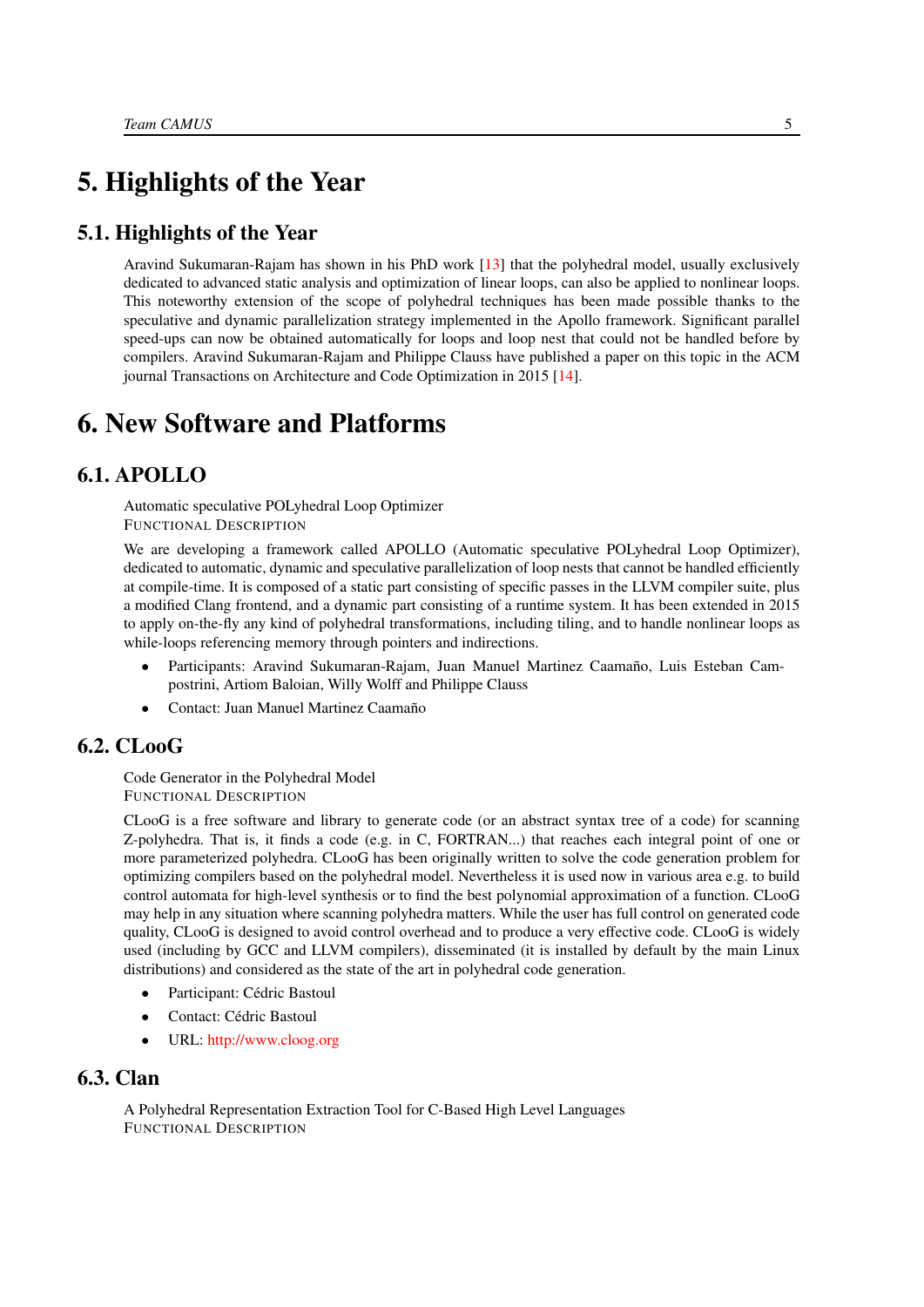Clan is a free software and library which translates some particular parts of high level programs written in C, C++, C# or Java into a polyhedral representation called OpenScop. This representation may be manipulated by other tools to, e.g., achieve complex analyses or program restructurations (for optimization, parallelization or any other kind of manipulation). It has been created to avoid tedious and error-prone input file writing for polyhedral tools (such as CLooG, LeTSeE, Candl etc.). Using Clan, the user has to deal with source codes based on C grammar only (as C, C++, C# or Java). Clan is notably the frontend of the two major high-level compilers Pluto and PoCC.

- Participants: Cédric Bastoul and Imèn Fassi
- Contact: Cédric Bastoul
- <span id="page-9-0"></span>• URL: [http://icps.u-strasbg.fr/people/bastoul/public\\_html/development/clan/](http://icps.u-strasbg.fr/people/bastoul/public_html/development/clan/)

# 6.4. Clay

Chunky Loop Alteration wizardrY FUNCTIONAL DESCRIPTION

Clay is a free software and library devoted to semi-automatic optimization using the polyhedral model. It can input a high-level program or its polyhedral representation and transform it according to a transformation script. Classic loop transformations primitives are provided. Clay is able to check for the legality of the complete sequence of transformation and to suggest corrections to the user if the original semantics is not preserved.

- Participant: Cédric Bastoul
- Contact: Cédric Bastoul
- <span id="page-9-1"></span>• URL: [http://icps.u-strasbg.fr/people/bastoul/public\\_html/development/clay/](http://icps.u-strasbg.fr/people/bastoul/public_html/development/clay/)

## 6.5. IBB

Iterate-But-Better FUNCTIONAL DESCRIPTION

IBB is a source-to-source xfor compiler which automatically translates any C source code containing xforloops into an equivalent source code where xfor-loops have been transformed into equivalent for-loops.

- Participants: Imen Fassi, Philippe Clauss and Cédric Bastoul
- <span id="page-9-2"></span>• Contact: Philippe Clauss

# 6.6. XFOR-Wizard

XFOR-Wizard FUNCTIONAL DESCRIPTION

Xfor-Wizard is a programming environment for XFOR programs, assisting users in writing XFOR codes and applying optimizing transformations. Automatic dependence analysis and comparisons against a referential code (XFOR-loops or classic for-loops) are achieved to order to help the user in ensuring semantic correctness of the written code.

- Participants: Imen Fassi, Philippe Clauss and Cédric Bastoul
- <span id="page-9-3"></span>• Contact: Philippe Clauss

# 6.7. XFORGEN

XFOR code generator FUNCTIONAL DESCRIPTION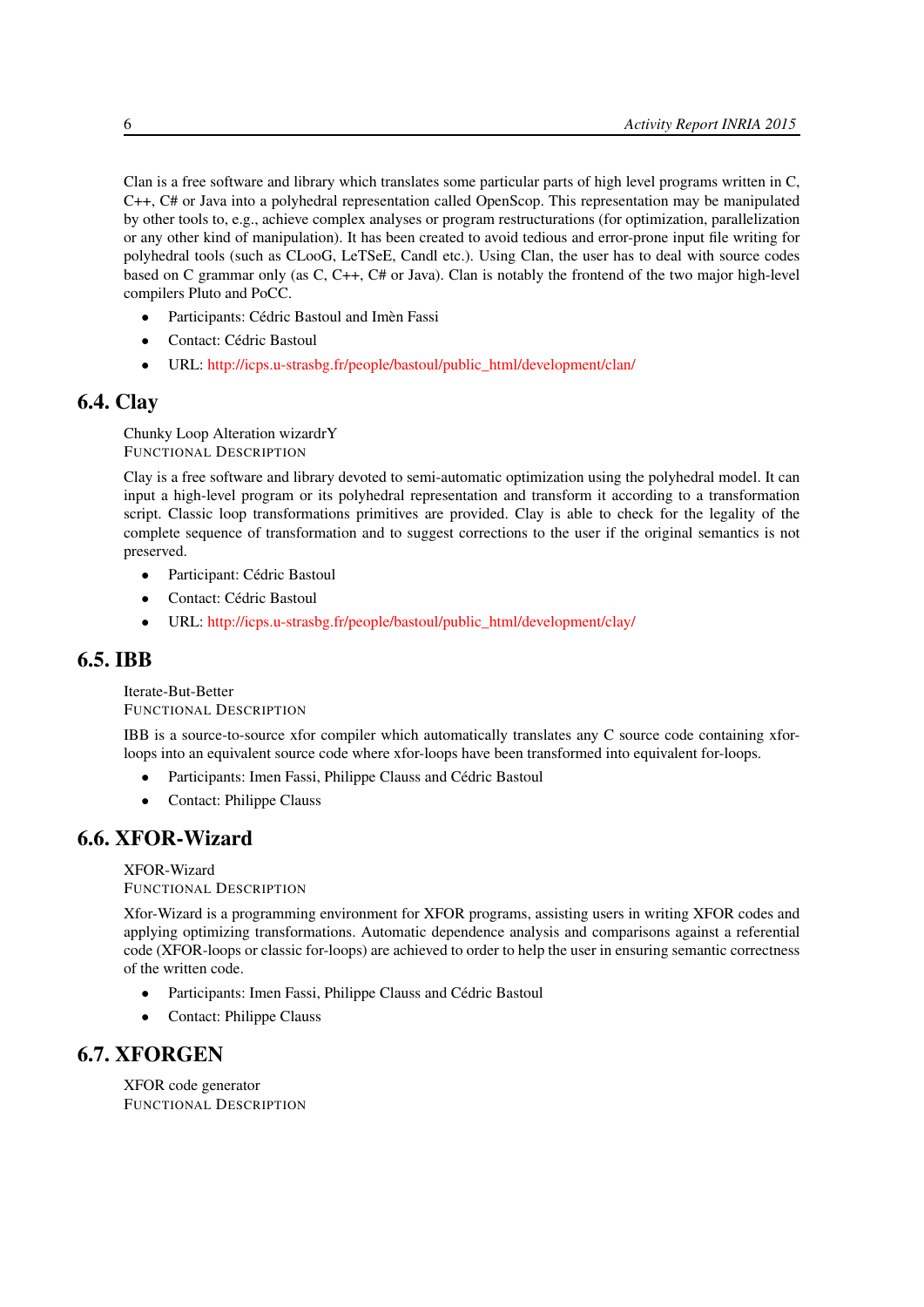XFORGEN is a tool to automatically generate an XFOR code that is equivalent to for-loops that have been automatically transformed using a static polyhedral compiler. The generated XFOR code exhibits the parameters of the transformations that have been applied and thus can be modified for further optimizations.

- Participants: Imen Fassi, Philippe Clauss and Cédric Bastoul
- <span id="page-10-0"></span>• Contact: Philippe Clauss

## 6.8. OpenScop

A Specification and a Library for Data Exchange in Polyhedral Compilation Tools FUNCTIONAL DESCRIPTION

OpenScop is an open specification that defines a file format and a set of data structures to represent a static control part (SCoP for short), i.e., a program part that can be represented in the polyhedral model. The goal of OpenScop is to provide a common interface to the different polyhedral compilation tools in order to simplify their interaction. To help the tool developers to adopt this specification, OpenScop comes with an example library (under 3-clause BSD license) that provides an implementation of the most important functionalities necessary to work with OpenScop.

- Participant: Cédric Bastoul
- Contact: Cédric Bastoul
- <span id="page-10-1"></span>• URL: [http://icps.u-strasbg.fr/people/bastoul/public\\_html/development/openscop/](http://icps.u-strasbg.fr/people/bastoul/public_html/development/openscop/)

#### 6.9. ORWL and P99

ORWL is a reference implementation of the Ordered Read-Write Lock tools as described in [\[5\]](#page-25-1). The macro definitions and tools for programming in C99 that have been implemented for ORWL have been separated out into a toolbox called P99. ORWL is intended to become opensource, once it will be in a publishable state. P99 is available under a QPL at [http://p99.gforge.inria.fr/.](http://p99.gforge.inria.fr/)

Software classification: A-3-up, SO-4, SM-3, EM-3, SDL (P99: 4, ORWL: 2-up), DA-4, CD-4, MS-3, TPM-4

- Participants: Jens Gustedt, Mariem Saied, Daniel Salas
- Contact: Jens Gustedt
- <span id="page-10-2"></span>• [http://p99.gforge.inria.fr/,](http://p99.gforge.inria.fr/) <http://orwl.gforge.inria.fr/>

#### 6.10. stdatomic and musl

We implement the libary side of the C11 atomic interface. It needs compiler support for the individual atomic operations and provides library supports for the cases where no low-level atomic instruction is available and a lock must be taken.

- This implementation builds entirely on the ABIs of the gcc compiler for atomics.
- It provide all function interfaces that the gcc ABIs and the C standard need.
- For compilers that don't offer the direct language support for atomics it provides a syntactically reduced but fully functional approach to atomic operations.
- At the core of the library is a new and very efficient futex-based lock algorithm that is implemented for the Linux operating system.

A description of the new lock algorithm has been given in [\[24\]](#page-27-3). A short version of it has been accepted for SAC'16.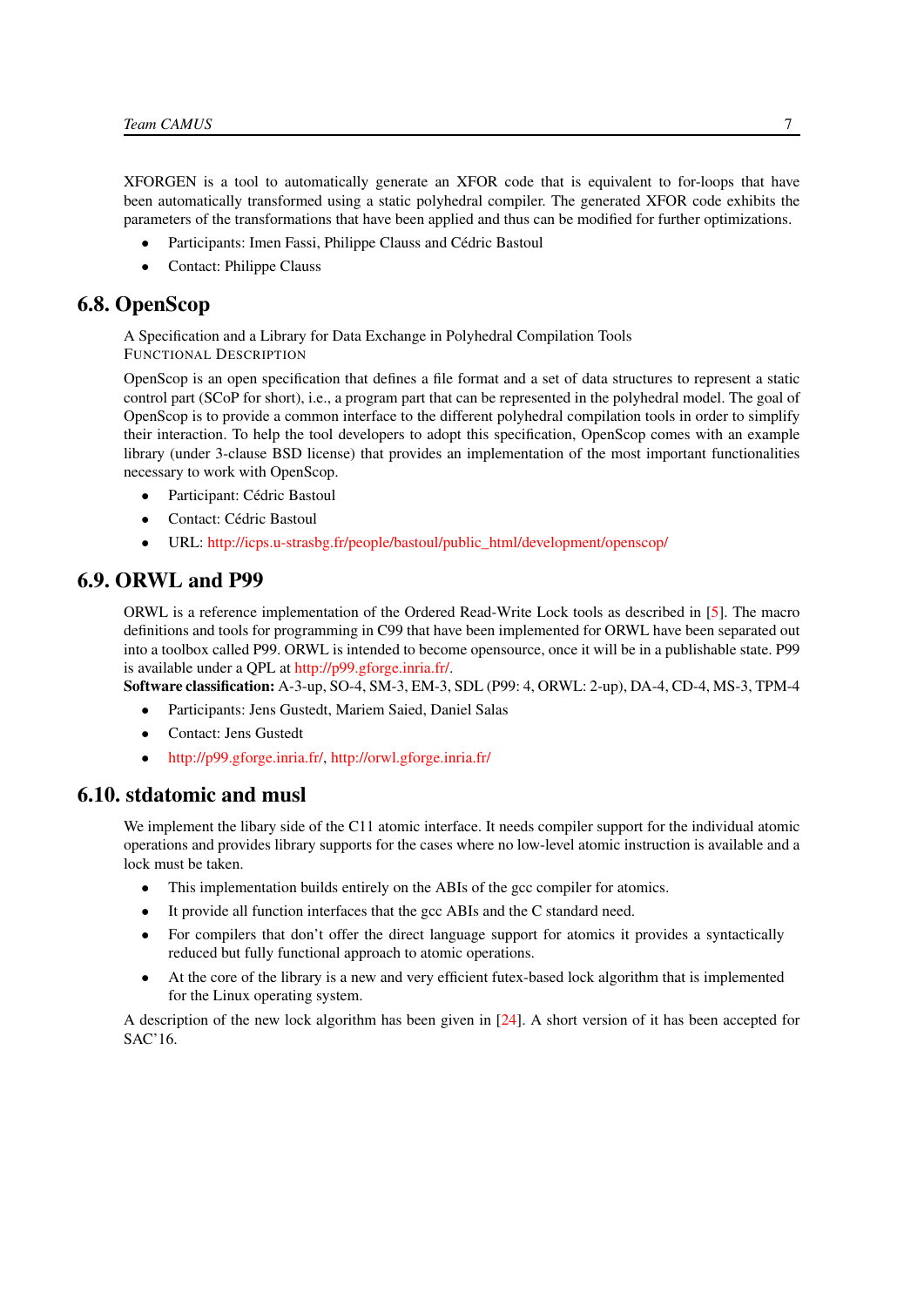The primary target of this library is an integration into [musl](http://www.musl-libc.org/) to which we also contribute. It is a reimplementation of the C library as it is described by the C and POSIX standards. It is *lightweight*, *fast*, *simple*, *free*, and strives to be correct in the sense of standards-conformance and safety. Musl is production quality code that is mainly used in the area of embedded device. It gains more market share also in other area, *e.g.* there are now Linux distributions that are based on musl instead of Gnu LibC.

- Participant: Jens Gustedt
- Contact: Jens Gustedt
- <span id="page-11-0"></span>• [http://stdatomic.gforge.inria.fr/,](http://stdatomic.gforge.inria.fr/) <http://www.musl-libc.org/>

#### 6.11. PolyLib

The Polyhedral Library FUNCTIONAL DESCRIPTION

PolyLib is a C library of polyhedral functions, that can manipulate unions of rational polyhedra of any dimension. It was the first to provide an implementation of the computation of parametric vertices of a parametric polyhedron, and the computation of an Ehrhart polynomial (expressing the number of integer points contained in a parametric polytope) based on an interpolation method. Vincent Loechner is the maintainer of this software.

- Participant: Vincent Loechner
- Contact: Vincent Loechner
- <span id="page-11-1"></span>• URL: <http://icps.u-strasbg.fr/PolyLib/>

# 7. New Results

## 7.1. Formal Proofs for an Ordering Relation in Explicitly Parallel Programs

<span id="page-11-2"></span>Participants: Alain Ketterlin, Éric Violard.

*This project is a collaborative work with the COMPSYS Inria Team, in Lyon. Participants are: Paul Feautrier, Tomofumi Yuki.*

The growing need to make use of available parallelism has led to new explicitly parallel language constructs. These constructs are usually grouped under the term *Task Parallelism*, because they aim to go beyond "simple" *Data Parallelism* (i.e., loop and array-based parallelism). Prominent examples of languages integrating task parallelism are X10 [\(http://x10-lang.org\)](http://x10-lang.org) and variants, Cilk [\(http://supertech.csail.mit.edu/cilk/\)](http://supertech.csail.mit.edu/cilk/), and recent versions of OpenMP [\(http://www.openmp.org\)](http://www.openmp.org). Most of the work on such languages has focused on efficient run-time support for *tasks*, in contrast with *threads*, i.e., for programs generating potentially large numbers of distinct tasks with explicit (but arbitrary) ordering between the tasks. However, little attention has been given to the static analysis and optimization of explicitly parallel programs, probably because their properties are much harder to formalize, compared to their sequential counterpart. Starting with the work of our colleagues Paul Feautrier and Tomofumi Yuki, from the Compsys team in Lyon, we have advanced the formalization and formally proved several properties of some fundamental building blocks for the analysis of certain classes of explicitly parallel programs.

Task parallelism is usually based on a few syntactic constructs to represent tasks and their synchronization. We use X10's terminology (and syntax, with simplifications), but the corresponding constructs of other languages is usually obvious. Across all languages one finds a construct to start (or *spawn*) an asynchronous task, named async in X10, and a "container" construct, named finish in X10, whose role is to wait for the completion of all task spawned during the execution of its body. Given that these constructs allow the parallel execution of pieces of the program, a first question arises: is there a static (i.e., compile-time) way to decide whether two given statements are ordered, i.e., that the first necessarily executes before the other. Feautrier and Yuki (with colleagues) have defined such a criterion for programs made of async and finish [\[33\]](#page-27-4), along with arbitrary statements and for-loops, defining the so-called *polyhedral fragment* of X10. The resulting (partial) relation, called *happens-before*, opens the door to various static analyses, like data-dependence analysis, which are at the heart of a range of optimization techniques. Here is a quick example: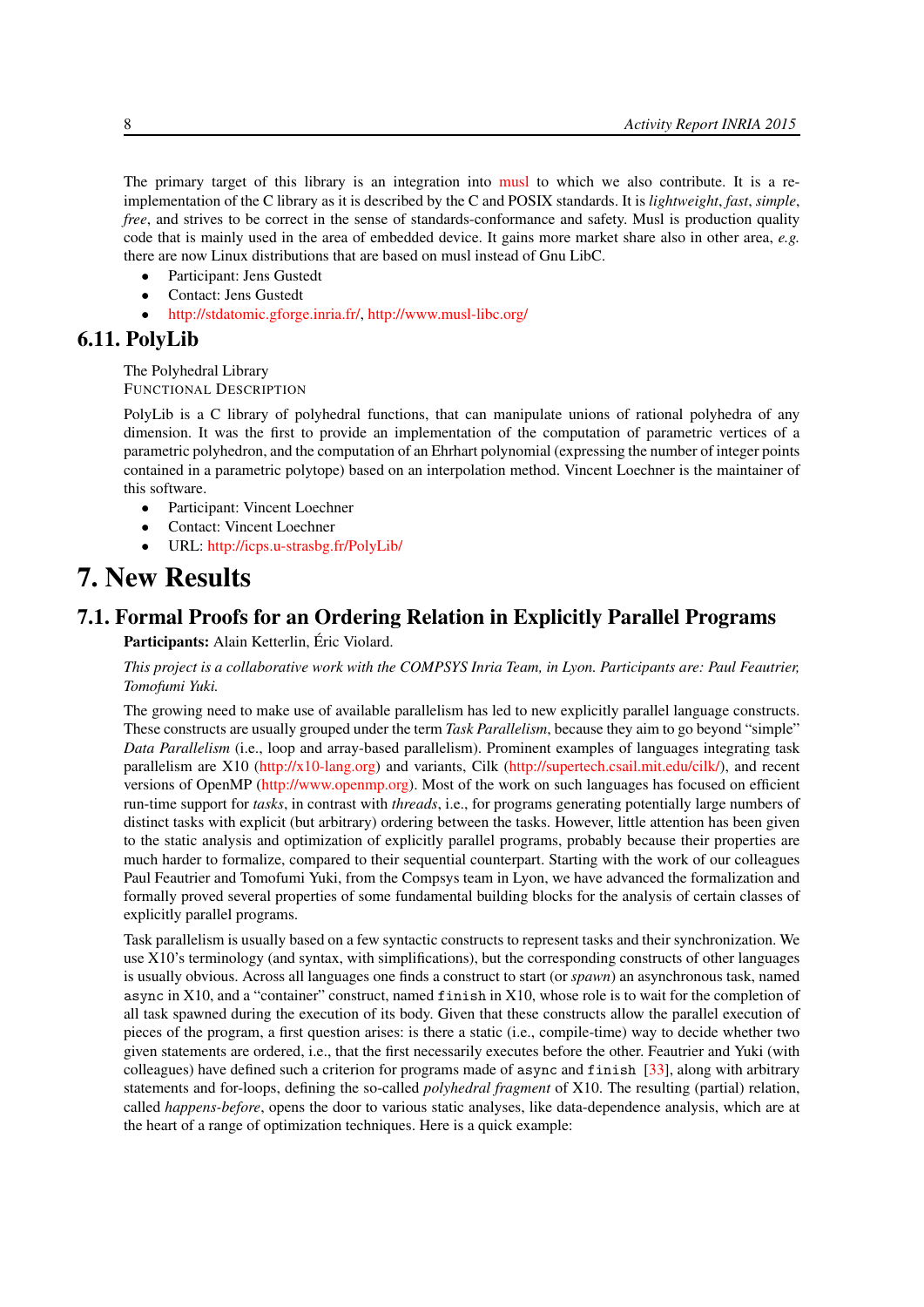#### finish for i in ... async for j in ...  $S(i,j)$  $S(i, j)$  happens before  $S(i', j')$  iff  $i = i' \wedge j < j'$

The resulting condition,  $i = i' \wedge j < j'$ , defines exactly the situation in which two statement executions are ordered, and can be seen as an appropriate extension of the lexicographic order to explicitly parallel programs.

Our work on this basis has been to take the formal definition of happens-before (HB), and implement it in Coq [\(https://coq.inria.fr\)](https://coq.inria.fr). The goal was first to prove various properties of the relation, like transitivity, and second to provide a formal proof of both correctness and completeness of HB itself. The first part has been fairly immediate, due to the high representative power of Coq. The second part took more time, and involved several new contributions. The major part of the work went into defining a formal semantics for the fragment of X10 needed by the definition of HB. Given the semantics, it was possible to obtain the relation between a program and its trace(s), and then to prove that HB is correct (i.e., if HB states that one statement executes before another, then these statements appear in order in all possible traces of the program), and that HB is complete (i.e., that statements that are always ordered in traces are actually recognized as such by HB). The complete proof scripts are available on the Inria forge [\(gforge.inria.fr\)](gforge.inria.fr), under the x10-coq project.

Further work has also started on extending *happens-before* to X10 programs using synchronization primitives called *clocks*, which are basically *barriers*, where distinct tasks can wait for each other. Since an unrestricted use of synchronization barriers can lead to deadlocks, X10 introduces "implicit clocks", which are introduced (and scoped) by a finish construct, on which a task can "register", and whose scoping rules ensure that any program point can only use the single "nearest" clock. These restrictions offer termination guarantees, which in turn enables a sound *happens-before* relation between statement instances. The "clock-less" HB relation can then be modified to take into account the additional ordering imposed by clocks. We have started work to update the semantics to the case of implicit clocks, and to formalize this extension in Coq.

# 7.2. Validity Conditions for Transformations of Non-Affine Programs

<span id="page-12-0"></span>Participants: Alain Ketterlin, Philippe Clauss.

#### *This project is a collaborative work with the CORSE Inria Team, in Grenoble. Participant is: Fabrice Rastello.*

Representing loop nests with the help of the polyhedral model has been a powerful and fruitful strategy to enable automatic optimization and parallelization. However, this model places strong requirements on the input program, and in many cases these requirements are hard to meet. Because they are based on linear programming, polyhedral techniques require every constraint to be affine in loop counters and parameters. While this is easily verified for loop bounds in a large majority of programs, the same constraint imposed to memory access functions is often too strong. There are several reasons for this. First, programmers often linearize multi-dimensional arrays, turning straightforward accesses like  $t[i]$ [j] into  $t1[i*n+j]$ , with the unfortunate effect of placing their program outside the scope of the polyhedral model. Second, optimization often happens late in the compilation process (or even during just-in-time compilation at run-time), where multi-dimensional array accesses have been transformed by the compiler itself, for the needs of its earlier passes. Third, complex data storage strategies for certain classes of arrays, e.g., band or triangular matrices, may introduce non-linear access functions, and this non-linearity must be taken into account, e.g., for locality optimization. And fourth, some access functions are almost completely unspecified, like in the case of indirect accesses  $(t[s[i]])$  or abstract mappings  $(t[f(i)]$ .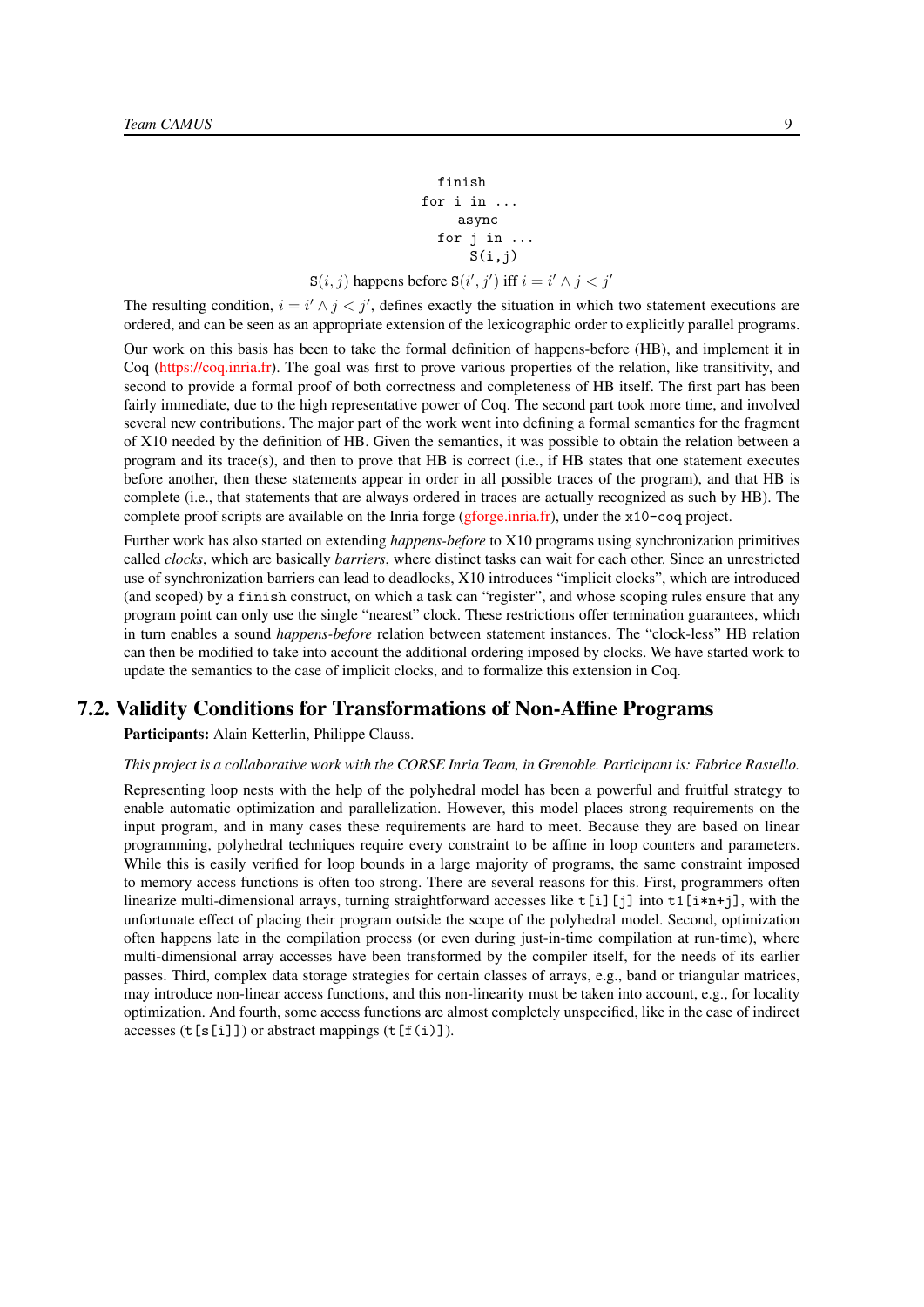Our goal is to extend polyhedral analysis techniques to cover at least some of these cases, and see how far we can push the limits of the fundamental algorithms beyond pure linearity. We have started by considering the case of multi-dimensional array linearization, where the code doesn't provide access functions for all (original) dimensions, but rather a single access function, which is linear in loop counters but contains parametric coefficients. Here is an example illustrating our initial target, which is taken from the gemver program in the polybench suite:

```
for (i = 0; i < n; i++)for (j = 0; j < n; j++)// Was: A[i][j] = A[i][j] + u1[i] * v1[j] + ...;S1: *(n * i + A + j) = *(n * i + A + j) + *(u1 + i) * *(v1 + j) + ...;for (i = 0; i < n; i++)for (j = 0; j < n; j++)// Was: x[i] = x[i] + \text{beta} * A[j][i] * y[j];S2: *(x+i) = *(x+i) + beta * *(n*j+A+i) * *(y+j);\frac{1}{2}...
```
The original form of the statements appear in comments, but what finally reaches the compiler is much more convoluted: basically, every array access appears as a pointer access whose effective address is a polynomial function mixing counters  $(i, j)$ , array base addresses  $(A, u1, v1, x, y)$ , and size parameters  $(n)$ . In some other cases, the arrays have been "locally" linearized, i.e., the code still displays different arrays, but their inner dimensions have been linearized. In our example, statement S1 would appear as:

// Was:  $A[i][j] = A[i][j] + u1[i] * v1[j] + ...;$ S1:  $A[n*1+j] = A[n*1+j] + u1[i] + v1[j] + ...;$ This is an important special case in practice, and its particular structure helps a lot, for example, when data

dependence analysis is needed.

Extending current polyhedral techniques to deal with non-affine accesses is a formidable endeavor, requiring the adaptation of the many algorithms developed over decades for analysis, scheduling, and code generation. Rather, we have started by studying a specific task, with immediate practical impact: given a non-affine loop nest *and* a specific desired transformation, what are the conditions under which this condition is valid? It is not unreasonable to expect the transformation to be provided by other means than pure analysis, for instance to be suggested by profiling data. In this case, the problem we are left with is the one of testing whether the given transformation is valid. This in turn requires testing the emptyness of a "problematic system". For any given loop nest, this can be written as:

```
W
(A, A)\exists (v, v')s.t.
              v \in \mathcal{D}_A \wedge v' \in \mathcal{D}_{A'} (domain)
         \wedge v \prec_{lex} v'(originalschedule)
         \wedge A(v) = A'(v) (sameaccesslocation)
         \wedge T_A(v) \neg \prec_{lex} T_{A'}(v') (transformedschedule)
```
where A and A' range over pairs of potentially conflicting accesses, v and v' are iteration vectors,  $\mathcal{D}_A$ and  $\mathcal{D}_{A'}$  are iteration domains,  $A(v)$  and  $A'(v')$  are access functions, and  $T_A$  and  $T'_{A'}$  are schedules. The condition under which the transformation is valid is the projection of this set on parameter dimensions, i.e., the elimination of all variables representing counters. The difficulty of this comes from the non-affine condition expressing the equality of access functions.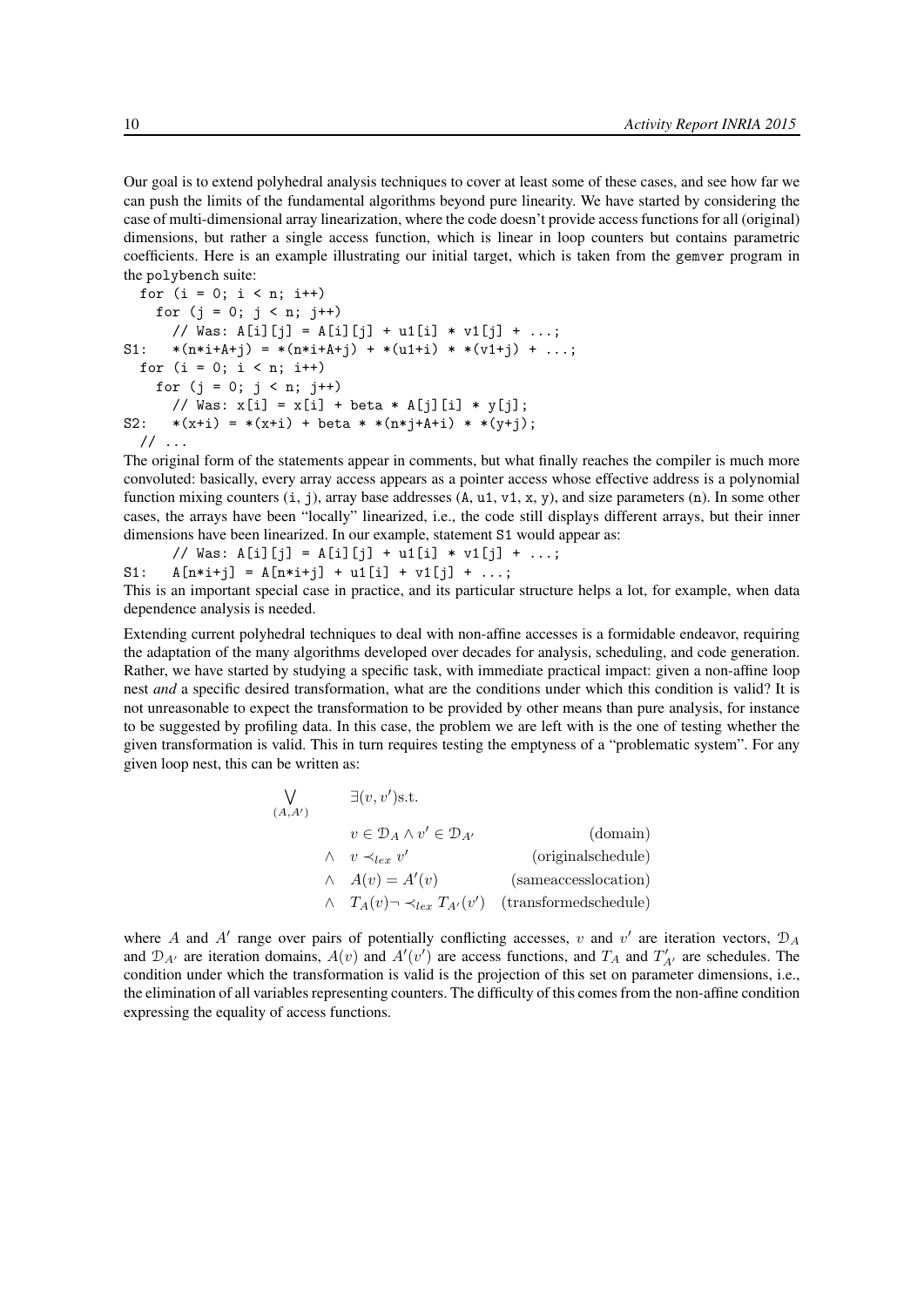Building on previous work, we have devised a projection procedure that eliminates all counters and leaves a (usually complex) condition on parameters. We have also developed several simplification strategies, applied during elimination and also on the final result, that overall produces a test deciding whether the targeted transformation can be applied. For instance, on the fully linearized version of the previous examples, when deciding whether the following transformation is legal:

$$
T_{\text{S1}}(0, i, j) = (0, i, j) \qquad T_{\text{S2}}(1, i, j) = (0, j, i)
$$

i.e., interchanging the second loop (around S2) and then applying fusion on both depth-2 loops, our elimination and simplification procedure produces the following run-time test:

if (  $((y+n) = x+2)$  &  $(x+n) = y+2)$ ) ||  $((n \ge 2) \& (n*n+A) = x+1) \& (x \ge 4+1))$ || ((n >= 2) && (u1+n >= x+1) && (x+n >= u1+2)) |  $((n \ge 2) \& (n+v1) = x+1) & (x+n \ge v1+1))$ ||  $((n*n+A) = y+1)$  &&  $(y \ge A+1)$  &&  $(n \ge 2)$  || ...) // Transformation invalid: run the original version... else

// Transformation valid: run the transformed version...

The reader may want to verify that this test actually corresponds to verifying that "arrays" do not overlap, but only as far as the given transformation requires it.

A systematic evaluation of our procedure on a benchmark suite has shown that the resulting tests are both accurate and incur very little run-time overhead. The overall mechanism compares favorably with alternative techniques aiming at dealing with non-affine access functions, which consist in statically reconstructing array dimensions [\[30\]](#page-27-5). This part of our work is ready for publication. However, to be completely competitive with alternative approaches, we need to find ways to complete the polyhedral compilation chain, with a prior effective scheduling algorithm and a posterior code generation algorithm.

#### 7.3. Automatic Parallelization of Nonlinear Loops

<span id="page-14-0"></span>Participants: Aravind Sukumaran-Rajam, Philippe Clauss.

Runtime code optimization and speculative execution are becoming increasingly prominent to leverage performance in the current multi- and many-core era. However, a wider and more efficient use of such techniques is mainly hampered by the prohibitive time overhead induced by centralized data race detection, dynamic code behavior modeling, and code generation. Most of the existing Thread Level Speculation (TLS) systems rely on naively slicing the target loops into chunks and trying to execute the chunks in parallel with the help of a centralized performance-penalizing verification module that takes care of data races. Due to the lack of a data dependence model, these speculative systems are not capable of doing advanced transformations, and, more importantly, the chances of rollback are high. The polyhedral model is a well- known mathematical model to analyze and optimize loop nests. The current state-of-art tools limit the application of the polyhedral model to static control codes. Thus, none of these tools can generally handle codes with while loops, indirect memory accesses, or pointers. Apollo (Automatic POLyhedral Loop Optimizer) is a framework that goes one step beyond and applies the polyhedral model dynamically by using TLS. Apollo can predict, at runtime, whether the codes are behaving linearly or not, and it applies polyhedral transformations on-the-fly.

Apollo has been extended to handle codes whose memory accesses and loop bounds are not necessarily linear [\[23\]](#page-27-6), [\[14\]](#page-26-1). The proposed extension consists of modeling memory addresses that are accessed either as "tubes" obtained through linear regression, or as ranges. More generally, this approach expands the applicability of the polyhedral model at runtime to a wider class of codes. Plugging together both linear and nonlinear accesses to the dependence prediction model enables the application of polyhedral loop optimizing transformations even for nonlinear code kernels while also allowing a low-cost speculation verification.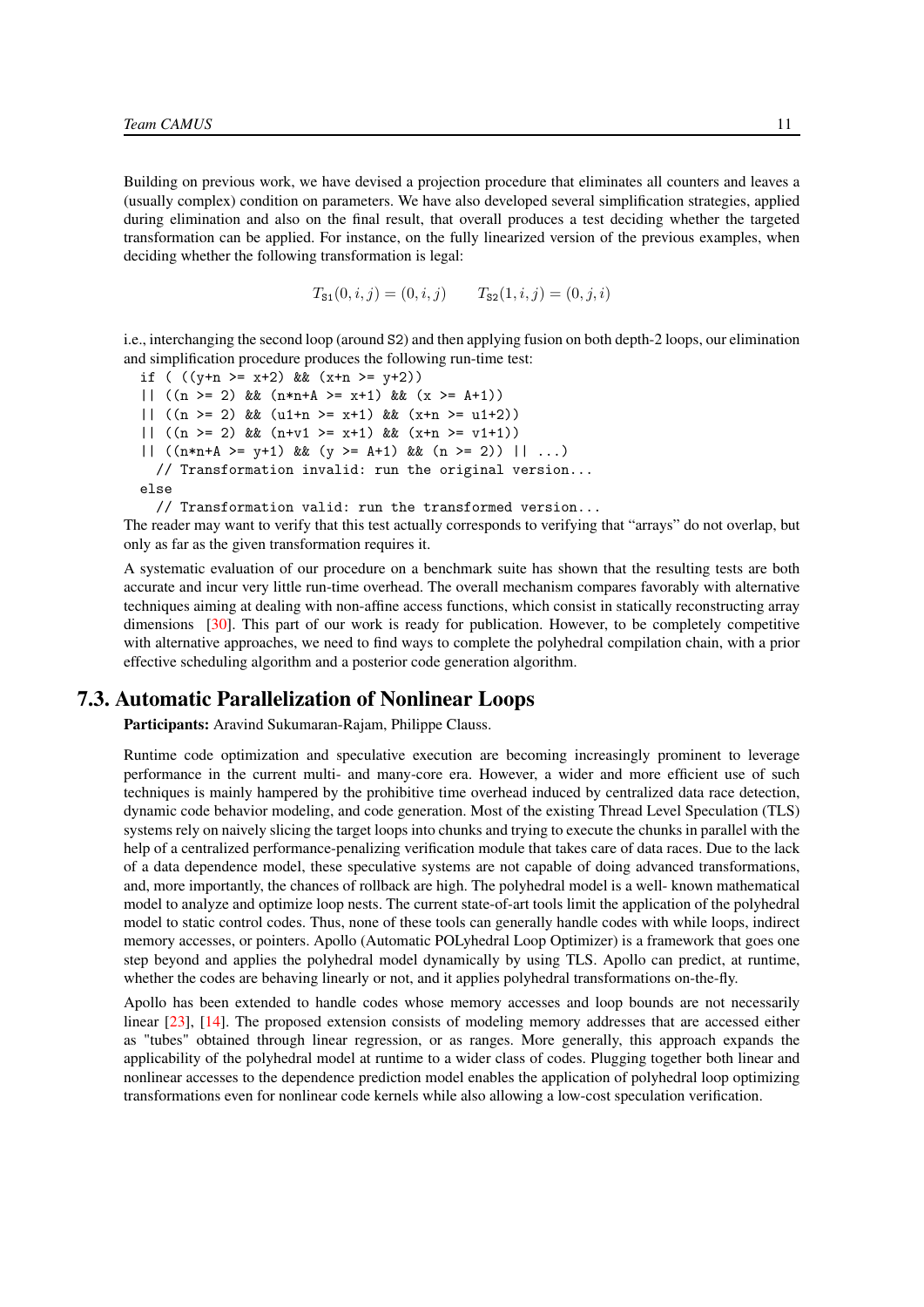This work takes part of Aravind Sukumaran-Rajam's PhD thesis that has been defended November the 5th, 2015 [\[13\]](#page-26-0).

#### 7.4. Dynamic Code Generation for Speculative Polyhedral Optimization

<span id="page-15-0"></span>Participants: Juan Manuel Martinez Caamano, Philippe Clauss.

We have developped a new runtime code generation technique for speculative loop optimization and parallelization, that allows to generate on-the-fly codes resulting from any polyhedral optimizing transformation of loop nests, such as tiling, skewing, loop fission, loop fusion or loop interchange, without introducing a penalizing time overhead. The proposed strategy is based on the generation of code bones at compile-time, which are parametrized code snippets either dedicated to speculation management or to computations of the original target program. These code bones are then instantiated and assembled at runtime to constitute the speculatively-optimized code, as soon as an optimizing polyhedral transformation has been determined. Their granularity threshold is sufficient to apply any polyhedral transformation, while still enabling fast runtime code generation. This strategy has been implemented in the speculative loop parallelizing framework Apollo.

### 7.5. The XFOR Programming Structure

<span id="page-15-1"></span>Participants: Imen Fassi, Philippe Clauss, Cédric Bastoul.

We have proposed a new programming control structure called "xfor" or "multifor", providing users a way to schedule explicitly the statements of a loop nest, and take advantage of optimization and parallelization opportunities that are not easily attainable using the standard programming structures, or using automatic optimizing compilers [\[19\]](#page-26-2). This is the PhD work of Imen Fassi, who started her work in 2013 and who defended her thesis November the 27th, 2015 [\[12\]](#page-26-3).

It has been shown that xfor programs often reach better performance than programs optimized by fully automatic polyhedral compilers like Pluto [\[29\]](#page-27-7). It has also been shown that different versions of codes may perform very differently, although their memory behaviors are very similar. By analyzing further the origins of such performance differences, we noticed five important gaps in the currently adopted and well-established code optimization strategies [\[18\]](#page-26-4), [\[19\]](#page-26-2): insufficient data locality optimization, excess of conditional branches in the generated code, too verbose code with too many machine instructions, data locality optimization resulting in processor stalls, and finally missed vectorization opportunities.

To ease and extend the usage of the XFOR structure, we have developed:

- Xfor-Wizard, which is a programming environment for XFOR programs, assisting users in writing XFOR codes and applying optimizing transformations. Automatic dependence analysis and comparisons against a referential code (XFOR-loops or classic for-loops) are achieved to order to help the user in ensuring semantic correctness of the written code.
- XFORGEN, which is a tool to automatically generate an XFOR code that is equivalent to for-loops that have been automatically transformed using a static polyhedral compiler. The generated XFOR code exhibits the parameters of the transformations that have been applied and thus can be modified for further optimizations.

## 7.6. Dynamic Optimization of Binary Code

<span id="page-15-2"></span>Participants: Philippe Clauss, Alain Ketterlin.

#### *This project is a collaborative work with the ALF Inria Team, in Rennes. Participants are: Erven Rohou and Nabil Hallou.*

Automatic code optimizations have traditionally focused on source-to-source transformation tools and compiler IR-level techniques. Sophisticated techniques have been developed for some classes of programs, and rapid progress is made in the field. However, there is a persistent hiatus between software vendors having to distribute generic programs, and end-users running them on a variety of hardware platforms, with varying levels of optimization opportunities. The next decade may well see an increasing variety of hardware, as it has already started to appear particularly in the embedded systems market. At the same time, one can expect more and more architecture-specific automatic optimization techniques.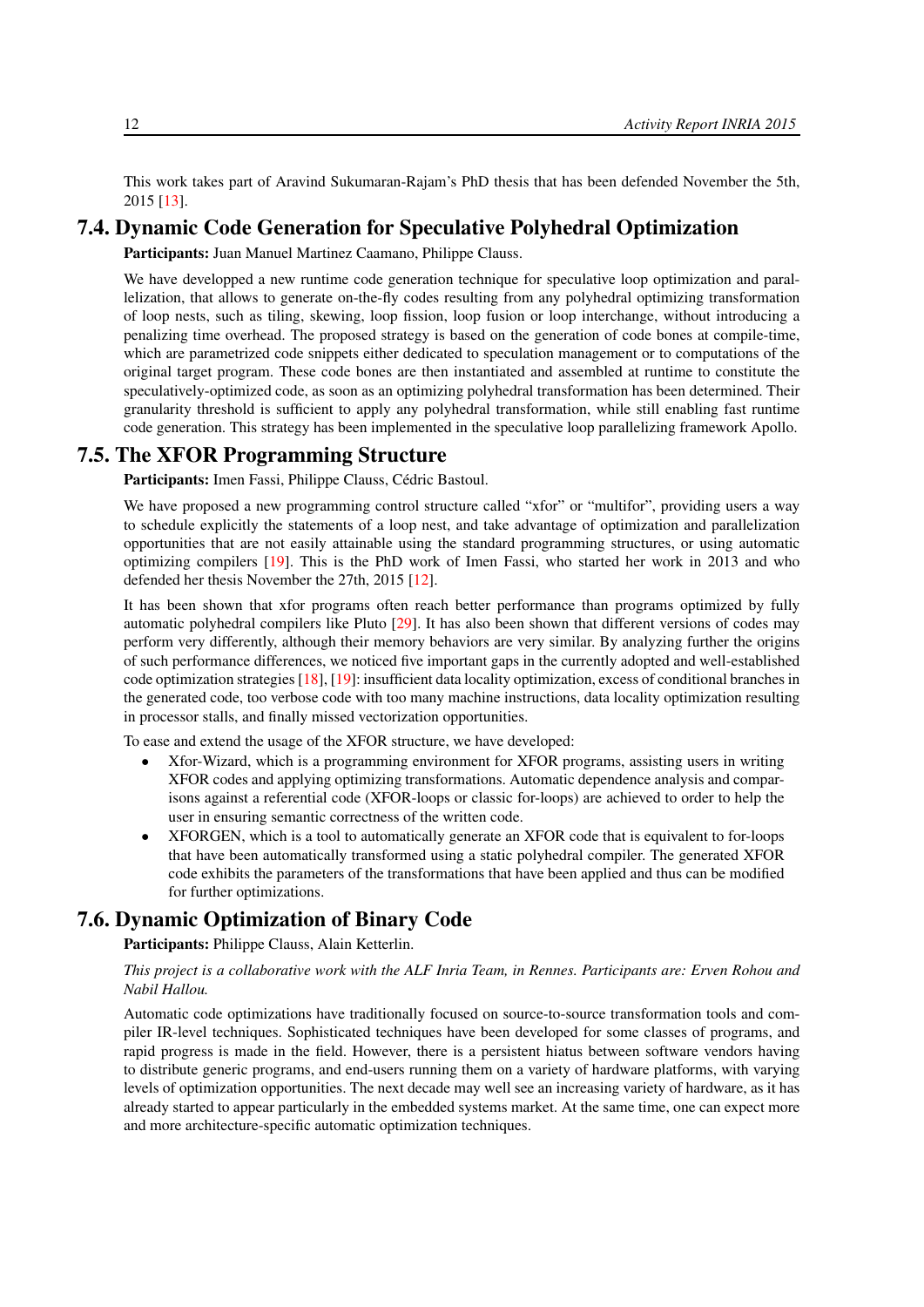Unfortunately, many "old" executables are still being used although they have been originally compiled for now outdated processor chips. Several reasons contribute to this situation:

- commercial software is typically sold without source code (hence no possibility to recompile) and targets slightly old hardware to guarantee a large base of compatible machines;
- though not commercial, the same applies to most Linux distributions  $1 -$  for example Fedora 16 (released Nov 2011) is supported by Pentium III (May 1999)<sup>2</sup>;
- with the widespread cloud computing and compute servers, users have no guarantee as to where their code runs, forcing them to target the oldest compatible hardware in the pool of available machines.

All this argues in favor of binary-to-binary optimizing transformations. Such transformations can be applied either statically, i.e., before executing the target code, or dynamically, i.e., while the target code is running.

Dynamic optimization is mostly addressing adaptability to various architectures and execution environments. If practical, dynamic optimization should be preferred because it eliminates several difficulties associated with static optimization. For instance, when deploying an application in the cloud, the executable file may be handled by various processor architectures providing varying levels of optimization opportunities. Providing numerous different adapted binary versions cannot be a general solution. Another point is related to interactions between applications running simultaneously on shared hardware, where adaptation may be required to adjust to the varying availability of the resources. Finally, most code optimizations have a basic cost that has to be recouped by the gain they provide. Depending on the input data processed by the target code, an optimizing transformation may or may not be profitable.

We distinguish two classes of binary transformations:

- 1. code transformations that can be handled directly by analyzing and modifying the original binary code. We call such transformations *low-level binary transformations*;
- 2. code transformations that require a higher level of abstraction of the code in order to generate a very different, but semantically equivalent, optimized code. We call such transformations *high-level binary transformations*.

While we target both classes of transformations, the first was addressed by focusing on SSE to AVX transformations of vectorized codes [\[20\]](#page-26-5).

In this work, we focus on SIMD ISA extensions, and in particular on the x86 SSE and AVX capabilities. Compared to SSE, AVX provides wider registers, new instructions, and new addressing formats. AVX has been first supported in 2011 by the Intel Sandy Bridge and AMD Bulldozer architectures. However, most existing applications take advantage only of SSE and miss significant opportunities. We show that it is possible to automatically convert SSE to AVX whenever profitable. The key characteristics of our approach are:

- we apply the transformation at run-time, i.e. when the hardware is known;
- we only transform hot loops (detected through very lightweight profiling), thus minimizing the overhead;
- we do *not* implement a vectorization algorithm in a dynamic optimizer, instead we recognize already statically vectorized loops, and convert them to a more powerful ISA at low cost.

For high-level binary transformations, we also focus on hot loops and loop nests appearing in executable codes. There is an important literature addressing automatic loop optimization and parallelization techniques. Such optimizations include combinations of loop interchange, loop fusion and fission, loop skewing, loop shifting and loop tiling. However, they are mostly applied at compile-time, either on the source code, or on an intermediate representation form of the code. The most advanced techniques are related to the polyhedral model.

<sup>&</sup>lt;sup>1</sup> with the exception of Gentoo that recompiles every installed package

<sup>2</sup> [http://docs.fedoraproject.org/en-US/Fedora/16/html/Release\\_Notes/sect-Release\\_Notes-Welcome\\_to\\_Fedora\\_16.html](http://docs.fedoraproject.org/en-US/Fedora/16/html/Release_Notes/sect-Release_Notes-Welcome_to_Fedora_16.html)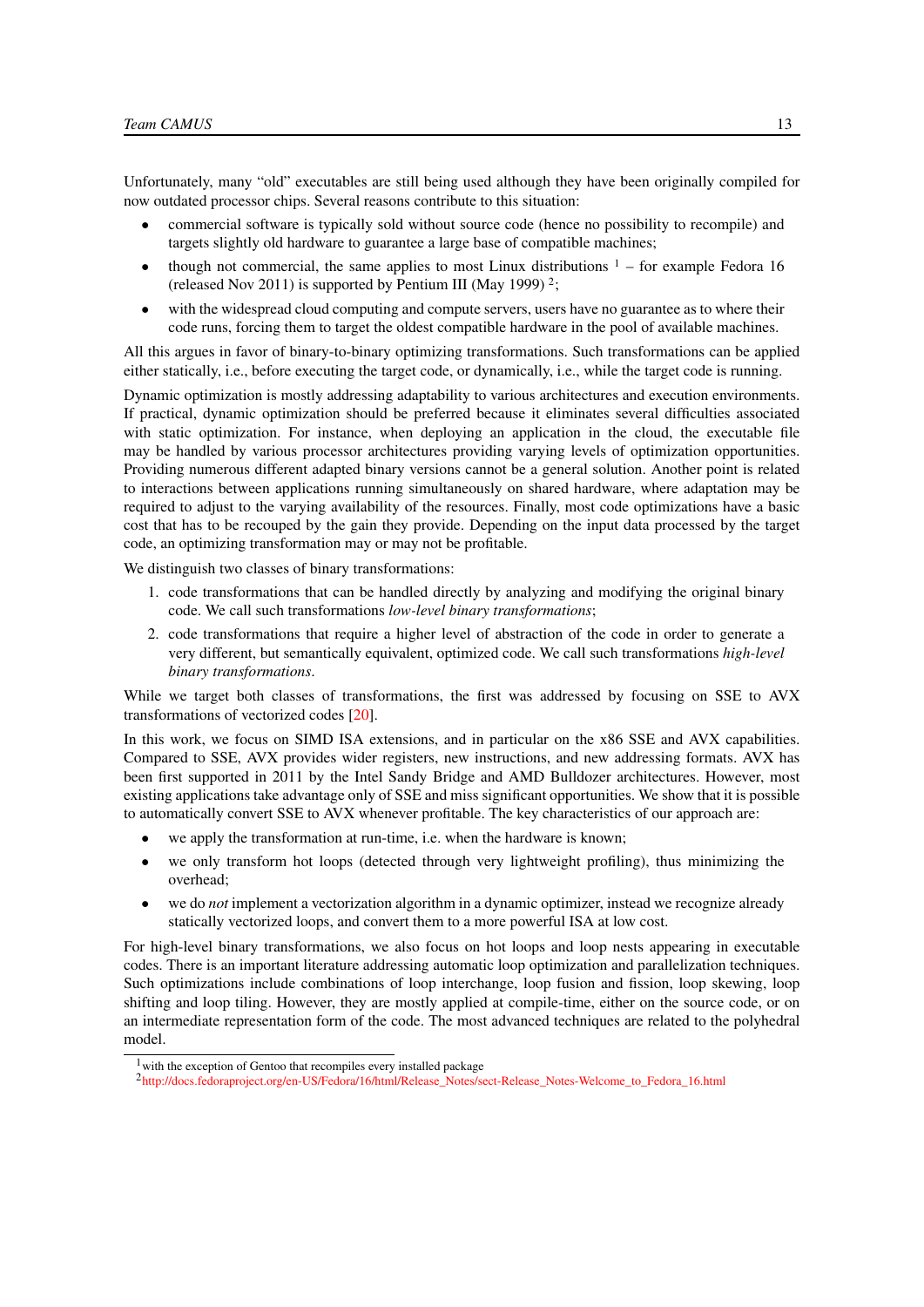Applying such advanced loop optimizing transformations at runtime, on a currently running binary code, without any previous knowledge, is our challenging goal. The same goal has been addressed in [\[8\]](#page-25-2), but not at runtime. In this work, the binary code is analyzed and transformed without any constraint regarding the related time overhead. Candidate loops are identified regarding their compliance to the polyhedral model: the loop bounds and memory references must be convertible into linear functions of the loop indices. Then, compliant loop nests are translated into an equivalent program in C source code, in order to be used as input for the source-to-source polyhedral compiler Pluto [\[29\]](#page-27-7). The resulting optimized code is then compiled and re-injected into the original binary code.

While a similar approach should be considered to reach the same goal at runtime, it must be handled differently regarding three main issues:

- 1. At runtime, the time overhead of the employed analysis and optimization techniques must be small. Thus, any translation to source code, that would require costly steps for the de-compilation/recompilation phases, must be avoided.
- 2. Static approaches, as the one presented in [\[8\]](#page-25-2), can only handle loops that are syntactically compliant with the polyhedral model. However, it has been shown, with the Apollo framework, that loops may exhibit a compliant behavior at runtime. Since we target runtime optimizations, we also can take advantage of the information that is only available at runtime, and maybe also use speculative techniques.
- 3. Binary codes may hide some interesting properties of the embedded loops, and may need very complex analysis techniques for discovering such properties. In short, a whole compiler for binary codes would be required.

To address these issues, we are currently investigating the strategy consisting first of translating, at runtime, any selected loop nest into the LLVM <sup>3</sup> intermediate representation form (LLVM-IR). This representation offers several advantages:

- Analysis and transformation passes of the LLVM compiler can be used on-the-fly, in order to discover and compute relevant information, and to safely transform the code;
- The LLVM just-in-time compiler can be used to compile the optimized code, which is in LLVM-IR, as an executable;
- Existing tools for loop optimization can be used, as Polly <sup>4</sup>, for static polyhedral-compliant loops, or Apollo, for dynamic polyhedral-compliant loops.

Hence, this strategy requires a fast binary-to-LLVM-IR translator. For this purpose, we are currently using and extending McSema<sup>5</sup>, which is a library for translating the semantics of native code to LLVM-IR. McSema supports translation of x86 machine code, including integer, floating point, and SSE instructions. Control flow recovery is separated from translation, permitting the use of custom control flow recovery front-ends.

For McSema to be able to handle mostly any code, we had to parametrize carefully its translation rules, and also to add some x86 SSE instructions that were not handled. McSema was recently plugged to the Padrone platform. Thus, any hot loop nest is now automatically converted into LLVM-IR, as illustrated in Figure [2.](#page-18-1)

Instead of taking as input a binary file, McSema takes as input a code extract containing a hot loop nest, thanks to the code address provided by Padrone. Then, McSema builds the control flow graph of the input code and generates a corresponding LLVM-IR. The next step is to plug the polyhedral LLVM compiler Polly (phases *Canonicalication* to *CodeGeneration* in Figure [2\)](#page-18-1), in order to generate automatically an optimized version of the target loop nest, that will be then compiled using the LLVM just-in-time compiler and re-injected in the running code.

### 7.7. Combining Locking and Data Management Interfaces

<span id="page-17-0"></span>Participants: Jens Gustedt, Mariem Saied, Daniel Salas.

<sup>3</sup> <http://llvm.org>

<sup>4</sup> <http://polly.llvm.org>

<sup>5</sup> <https://github.com/trailofbits/mcsema>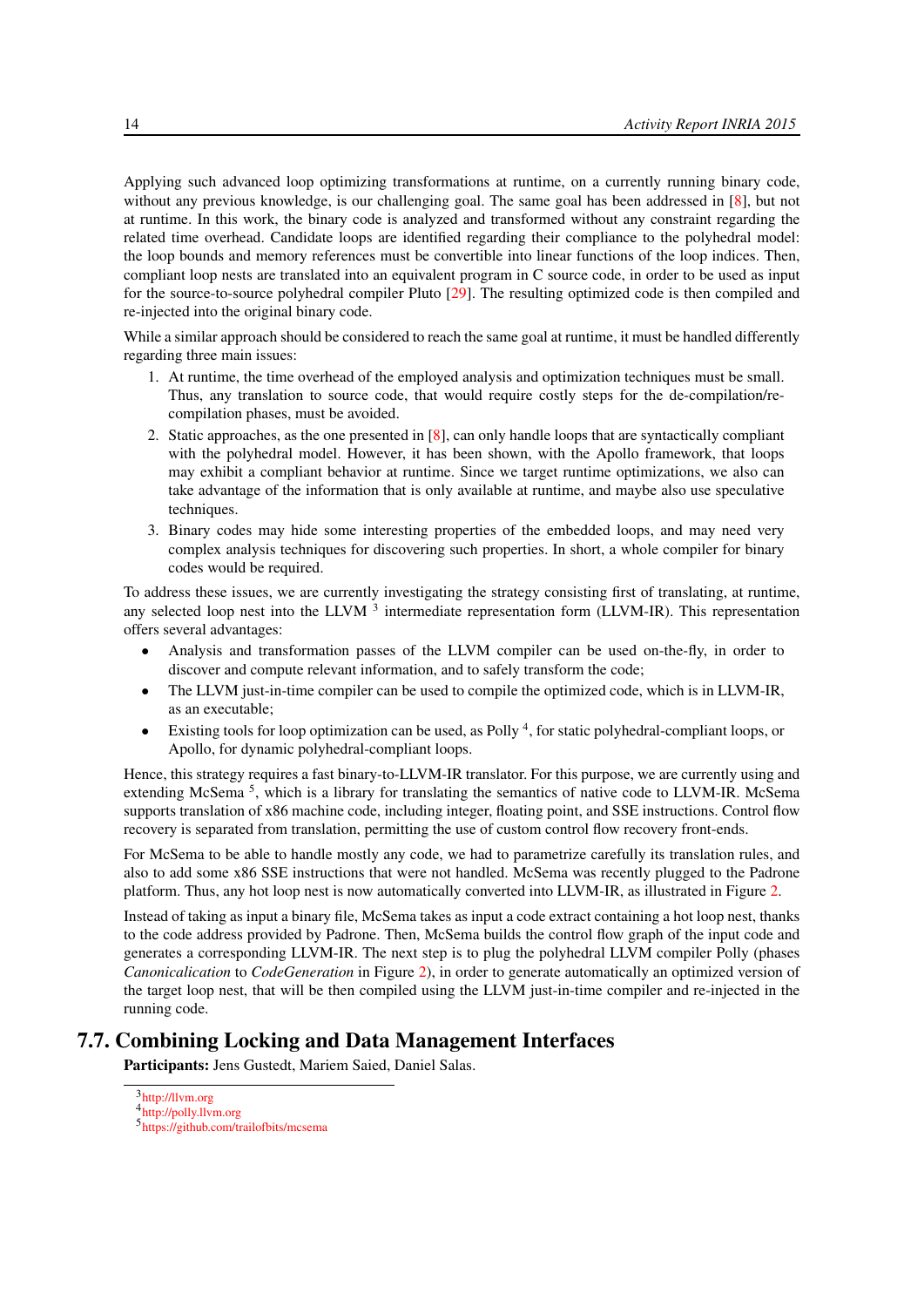<span id="page-18-1"></span>

*Figure 2. High-level Binary Loop Optimization through LLVM-IR*

Handling data consistency in parallel and distributed settings is a challenging task, in particular if we want to allow for an easy to handle asynchronism between tasks. Our publication  $[5]$  shows how to produce deadlockfree iterative programs that implement strong overlapping between communication, IO and computation. The collaboration with Soumeya Hernane has continued after her thesis defence in 2013. It extends distributed lock mechanisms and combines them with implicit data management, and resulted in a journal submission, see [\[26\]](#page-27-8).

A new implementation (ORWL) of our ideas of combining control and data management in C has been undertaken, see [6.9.](#page-10-1) In previous work it has demonstrated its efficiency for a large variety of platforms. In 2015, work on the ORWL model and library has gained vigor with the thesis of Mariem Saied (Inria) and Daniel Salas (INSERM). We also now collaborate on that subject with the TADAAM project team from Inria Bordeaux, where a postdoc has been hired through Inria funding.

In 2015, a new domain specific language (DSL) has been developed that largely eases the implementation of applications with ORWL. In its first version it provides an interface for stencil codes, but extensions towards other types of applications are on their way. In addition, work has been started to encapsulate imaging applications that use certain pipeline patterns to describe dependencies between computational task.

# 7.8. Efficient Execution of Polyhedral Codes on GPU and CPU+GPU Systems

<span id="page-18-0"></span>Participants: Jean-François Dollinger, Vincent Loechner.

This is the main result of Jean-François Dollinger's PhD, started in 2012 and defended on July the 1st, 2015 [\[11\]](#page-26-6).

Recent architectures complexity makes it difficult to statically predict the performance of a program. We have developped a reliable and accurate parallel loop nests execution time prediction method on GPUs for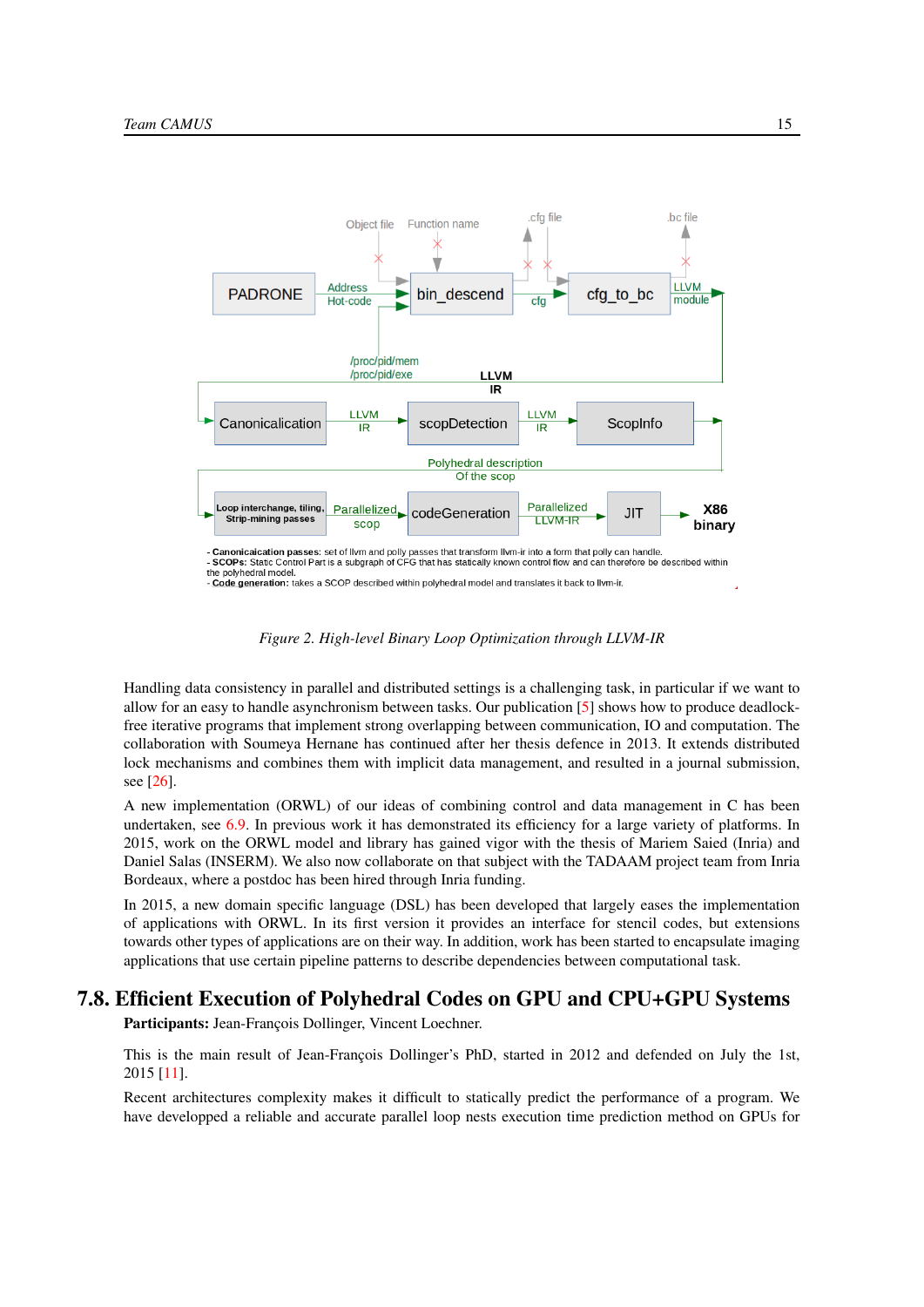polyhedral codes. It is entirely automatic, and it based on three stages: static code generation, offline profiling on the target architecture, and online prediction.

In addition, we derived two techniques to fully exploit the computing resources at disposal on a computer. The first technique consists in jointly using all CPU cores and GPUs for executing a code. In order to achieve good performance, it is mandatory to consider load balance, in particular by predicting the execution time of a loop nest distributed on all those processing units. The runtime scheduler uses the profiling results to predict the execution times and adjust the parallel loop bounds to ensure load balance. The second technique puts CPU and GPU in a competition: instances of the considered code are simultaneously executed on CPU and GPU. The winner of the competition notifies its completion to the other instance, implying its termination.

#### 7.9. Interactive Code Restructuring

<span id="page-19-0"></span>Participants: Cédric Bastoul, Oleksandr Zinenko, Stéphane Huot.

This work falls within the exploration and development of semi-automatic programs optimization techniques. It consists in designing and evaluating new visualization and interaction techniques for code restructuring, by defining and taking advantage of visual representations of the underlying mathematical model. The main goal is to assist programmers during program optimization tasks in a safe and efficient way, even if they neither have expertise into code restructuring nor knowledge of the underlying theories. This project is an important step for the efficient use and wider acceptance of semi-automatic optimization techniques, which are still tedious to use and incomprehensible for most programmers. More generally, this research is also investigating new presentation and manipulation techniques for code, algorithms and programs, which could lead to many practical applications: collaboration, tracking and verification of changes, visual search in large amount of code, teaching, etc.

This is a rather new research direction which strengthens CAMUS's static parallelization and optimization issue. It is a joint work with two Inria teams specialized in interaction: EX-SITU at Inria Saclay (contact: Oleksandr Zinenko) and MJOLNIR at Inria Lille (contact: Stéphane Huot).

In 2015, we presented our interactive tool, *Clint*, that maps direct manipulation of the visual representation to polyhedral program transformations with real-time semantics preservation feedback. We conducted two user studies showing that Clint's visualization can be accurately understood by both experts and non-expert programmers, and that the parallelism can be extracted better from Clint's representation than from the source code in many cases [\[21\]](#page-26-7). We are planing a first release of that tool in the coming year.

## 7.10. Automatic Generation of Adaptive Simulation Codes

<span id="page-19-1"></span>Participants: Cédric Bastoul, César Sabater.

Compiler automatic optimization and parallelization techniques are well suited for some classes of simulation or signal processing applications, however they usually don't take into account neither domain-specific knowledge nor the possibility to change or to remove some computations to achieve "good enough" results. Quite differently, production simulation and signal processing codes have adaptive capabilities: they are designed to compute precise results only where it matters if the complete problem is not tractable or if the computation time must be short. In this research, we design a new way to provide adaptive capabilities to compute-intensive codes automatically, inspired by Adaptive Mesh Refinement a classical numerical analysis technique to achieve precise computation only in pertinent areas. It relies on domain-specific knowledge provided through special pragmas by the programmer in the input code and on polyhedral compilation techniques, to continuously regenerate at runtime a code that performs heavy computations only where it matters at every moment. A case study on a fluid simulation application shows that our strategy enables dramatic computation savings in the optimized portion of the application while maintaining good precision, with a minimal effort from the programmer.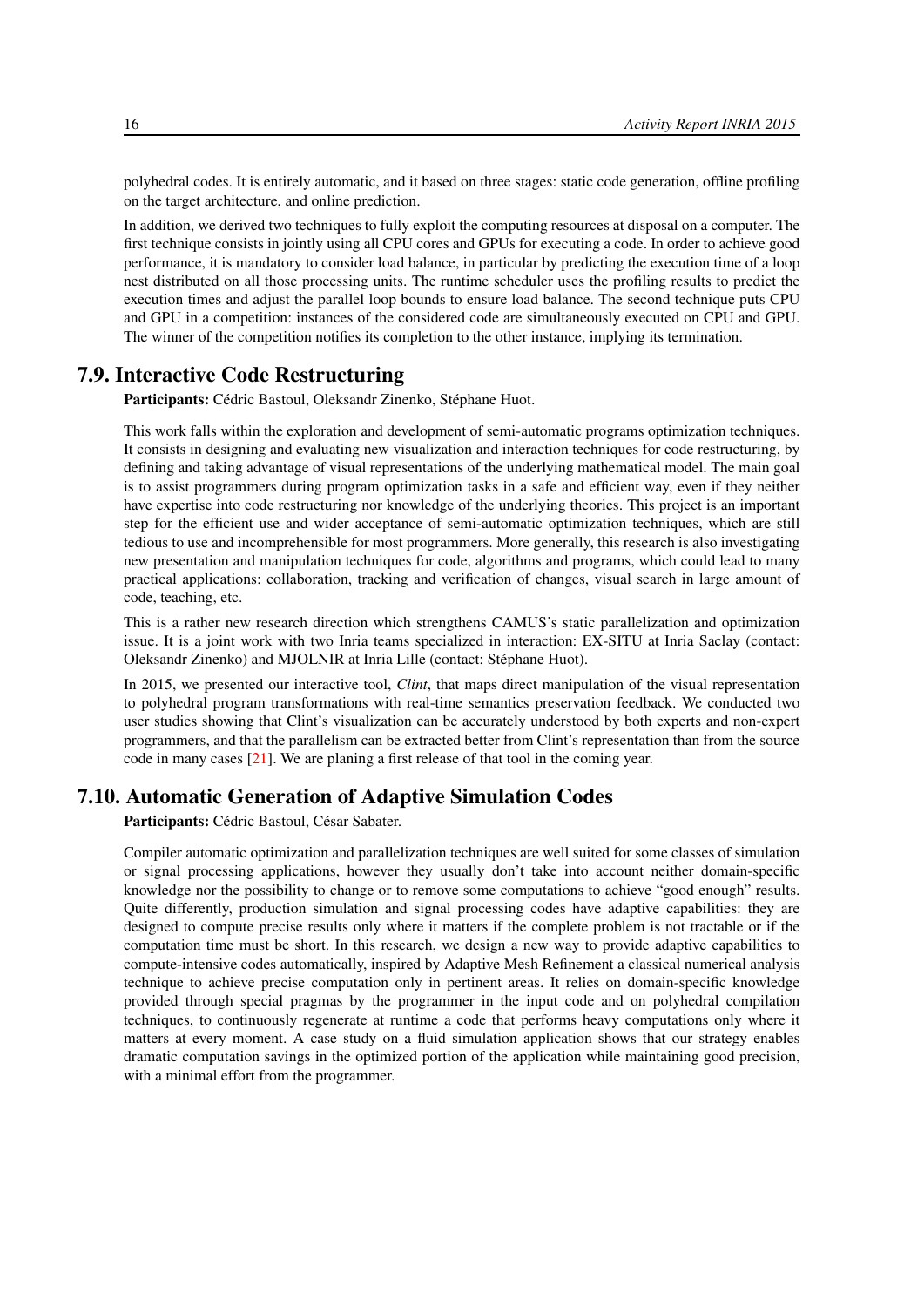This research direction started in 2015 and complements our other efforts on dynamic optimization. We are in the process of a collaboration with Inria Nancy Grand Est team TONUS, specialized on applied mathematics (contact: Philippe Helluy), to bring models and techniques from this field to compilers. First results, investigated during the Inria Internship Program of César Sabater, have been presented to the SimRace international conference dedicated on industrial fluid simulation applications [\[16\]](#page-26-8).

## 7.11. Polyhedral Compiler White-Boxing

<span id="page-20-0"></span>Participants: Cédric Bastoul, Lénaïc Bagnères, Oleksandr Zinenko, Stéphane Huot.

While compilers offer a fair trade-off between productivity and executable performance in single-threaded execution, their optimizations remain fragile when addressing compute-intensive code for parallel architectures with deep memory hierarchies. Moreover, these optimizations operate as black boxes, impenetrable for the user, leaving them with no alternative to time-consuming and error-prone manual optimization in cases where an imprecise cost model or a weak analysis resulted in a bad optimization decision. To address this issue, we researched and designed a technique allowing to automatically translate an arbitrary polyhedral optimization, used internally by loop-level optimization frameworks of several modern compilers, into a sequence of comprehensible syntactic transformations as long as this optimization focuses on scheduling loop iterations. With our approach, we open the black box of the polyhedral frameworks enabling users to examine, refine, replay and even design complex optimizations semi-automatically in partnership with the compiler.

This research started in 2014 and we found the first solution in 2015. It has been conducted as a joint work between teams in compiler technologies (CAMUS and Inria Saclay's POSTALE team) and teams in interaction (EX-SITU at Inria Saclay and MJOLNIR at Inria Lille). The first paper on this has been accepted in 2015 to be presented in one of the top conferences on optimization techniques: CGO 2016 [\[15\]](#page-26-9). Subsequent work and a first release of the tool implementing the technique is planned during 2016.

# <span id="page-20-1"></span>8. Bilateral Contracts and Grants with Industry

# 8.1. Bilateral Contracts with Industry

The CAMUS team is taking part of the NANO 2017 national research program and its sub-project PSAIC (Performance and Size Auto-tuning thru Iterative Compilation) with the company STMicroelectronics, starting January 2015. Luis Esteban Campostrini has been recruited as PhD student in this project. His work is focusing in extending advanced loop optimization techniques to nonlinear loops using a linear virtual data layout remapping. Artiom Baloian has been recruited in October 2015 as research engineer, in order to make the Apollo framework applicable to ARM Cortex platforms and to merge all the last extensions inside the framework.

# <span id="page-20-2"></span>9. Partnerships and Cooperations

# 9.1. National Initiatives

<span id="page-20-3"></span>Philippe Clauss, Alain Ketterlin, Cédric Bastoul and Vincent Loechner are involved in the Inria Project Lab entitled "Large scale multicore virtualization for performance scaling and portability" and regrouping several french researchers in compilers, parallel computing and program optimization <sup>6</sup>. The project started officially in January 2013. In this context and since January 2013, Philippe Clauss is co-advising with Erven Rohou of the Inria team ALF, Nabil Hallou's PhD thesis focusing on dynamic optimization of binary code.

<sup>6</sup> <https://team.inria.fr/multicore>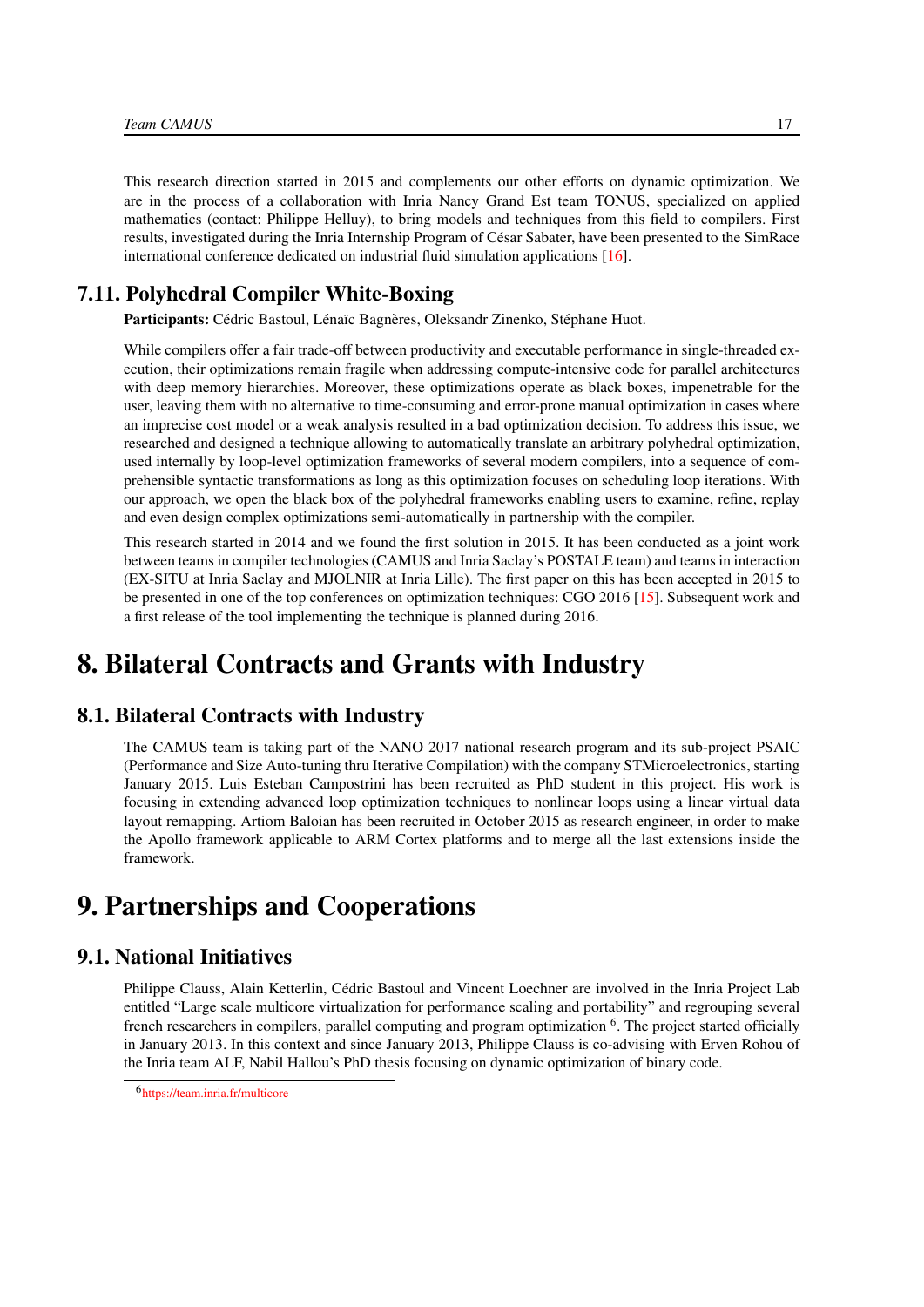# <span id="page-21-0"></span>9.2. International Initiatives

#### *9.2.1. Inria International Partners*

#### *9.2.1.1. Informal International Partners*

- The CAMUS team maintains regular contacts with the following entities:
	- Reservoir Labs, New York, NY, USA
	- Intel, Santa Clara, CA, USA
	- UPMARC, University of Uppsala, Sweden
	- University of Batna, Algeria
	- Ohio State University, Colombus, USA
	- Louisiana State University, Baton Rouge, USA
	- Indian Institute of Science (IIIS) Bangalore, India
	- University of Delaware, DE, USA

#### <span id="page-21-1"></span>9.3. International Research Visitors

#### *9.3.1. Visits of International Scientists*

Professor P. Sadayappan from Ohio State University, USA, has been visiting the CAMUS team from November the 4th to November the 7th. He took part of Aravind Sukumaran-Rajam's PhD jury as a reviewer and made several presentations of his research work.

# <span id="page-21-2"></span>10. Dissemination

## <span id="page-21-3"></span>10.1. Promoting Scientific Activities

#### <span id="page-21-4"></span>*10.1.1. Scientific events organisation*

#### *10.1.1.1. Member of the organizing committees*

Cédric Bastoul has been co-organizing the HIP3ES 2015 workshop (High Performance Energy Efficient Embedded Systems) held in conjunction with the international conference HiPEAC 2015. He is also currently organizing the next HIP3ES event, to be held in conjunction with the international conference HiPEAC 2016.

#### <span id="page-21-5"></span>*10.1.2. Scientific events selection*

#### *10.1.2.1. Member of the conference program committees*

<span id="page-21-6"></span>Philippe Clauss and Vincent Loechner have been part of the program committee of IMPACT 2015 (International Workshop on Polyhedral Compilation Techniques), held in conjunction with the international conferences HiPEAC 2015.

Philippe Clauss has been part of the program committee of the third workshop on Energy Efficient Super Computing (E2SC), held in conjunction with SC15.

Alain Ketterlin bas been part of the program committee of CGO 2016 (International Symposium on Code Generation and Optimization, [cgo.org/cgo2016\)](#page-0-0).

Cédric Bastoul and Vincent Loechner have been part of the program committee of both HIP3ES 2015 and HIP3ES 2016 (International Workshop on High Performance Energy Efficient Embedded Systems), held in conjunction with the international conferences HiPEAC 2015 (resp. HiPEAC 2016).

Cédric Bastoul has been part of the program committee of IMPACT 2016 (International Workshop on Polyhedral Compilation Techniques), held in conjunction with the international conferences HiPEAC 2016.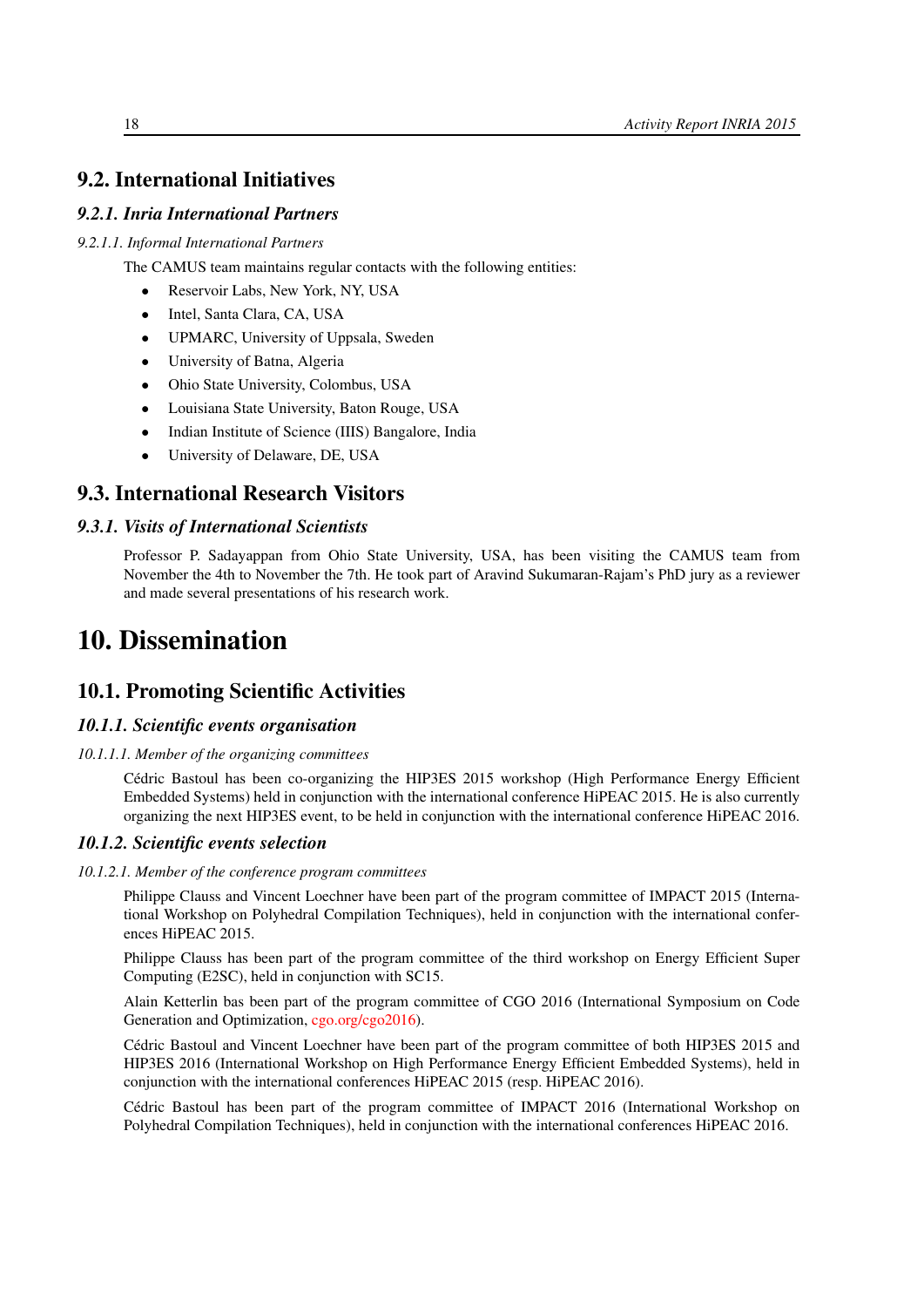Cédric Bastoul has been part of the program committee of PARMA+DITAM 2015 and PARMA+DITAM 2016 (Workshop on Parallel Programming and Run-Time Management Techniques for Many-core Architectures + Workshop on Design Tools and Architectures for Multicore Embedded Computing Platforms), held in conjunction with HiPEAC 2015 (resp. HiPEAC 2016).

#### *10.1.2.2. Reviewer*

<span id="page-22-0"></span>Cédric Bastoul has been reviewer for the following conferences and workshops: PARMA 2015 and 2016 (International Workshop on Parallel Programming and Run-Time Management Techniques for Many-core Architectures), IMPACT 2016 (International Workshop on Polyhedral Compilation Techniques), HIP3ES 2015 and 2016 (International Workshop on High Performance Energy Efficient Embedded Systems).

#### <span id="page-22-1"></span>*10.1.3. Journal*

#### *10.1.3.1. Editorial board membership*

<span id="page-22-2"></span>Since October 2001, J. Gustedt is Editor-in-Chief of the journal *Discrete Mathematics and Theoretical Computer Science* [\(DMTCS\)](http://www.dmtcs.org/).

In 2014, the [episcience](http://www.episciences.org/) platform for open access journals has been created in a joint effort by Inria and CNRS. In 2015, DMTCS, as one of the first journals, has moved to this platform presenting a new [server interface](http://dmtcs.episciences.org/) which lives on top of the national scientific archive [HAL.](http://hal.inria.fr/) We have been a driving force in the definition and debugging of the new platform, see [\[1\]](#page-25-3).

#### *10.1.3.2. Reviewer - Reviewing activities*

<span id="page-22-3"></span>Jens Gustedt has served as a reviewer for *Theory of Computing Systems* and *IEEE Transactions on Parallel and Distributed Systems*.

Philippe Clauss has served as a reviewer for the following journals: *ACM Transactions on Architecture and Code Optimization, ACM Transactions on Programming Languages and Systems*.

Alain Ketterlin has served as a reviewer for the following journals: *Parallel Computing*, and *International Journal of Parallel Programming*. He has also served as sub-reviewer for the PACT 2015 conference.

<span id="page-22-4"></span>Cédric Bastoul has been reviewer for the *Parallel Computing international journal* (ParCo).

#### *10.1.4. Scientific expertise*

Cédric Bastoul has been an expert for the European Commission for the call FETHPC of the H2020 programme. He also has been an expert for the French research ministry and the French finance ministry for the research tax credit programme.

#### *10.1.5. Standardization*

<span id="page-22-5"></span>Since Nov. 2014, Jens Gustedt is a member of the ISO working group SC22-WG14 for the standardization of the C programming language. He participates actively in the [defect report](http://www.open-std.org/jtc1/sc22/wg14/www/docs/summary.htm) processing, the planning of future versions of the standard, and publishes an ongoing document to track inconsistencies and improvements of the C threads interface, see [\[27\]](#page-27-9).

<span id="page-22-6"></span>This work on the C programming language also gave rise to the proposal of a language extension, [Modular C,](http://cmod.gforge.inria.fr/) see [\[25\]](#page-27-10).

#### 10.2. Teaching - Supervision - Juries

#### <span id="page-22-7"></span>*10.2.1. Teaching*

Licence : Alain Ketterlin, Algorithmique et Structures de Données (Licence de Mathématique), 40h, L3, Université de Strasbourg, France

Licence : Alain Ketterlin, Réseaux et Protocoles (Licence d'Informatique), 64h, L3, Université de Strasbourg, France

Master : Alain Ketterlin, Ingénierie de la preuve, 21h, M1, Université de Strasbourg, France.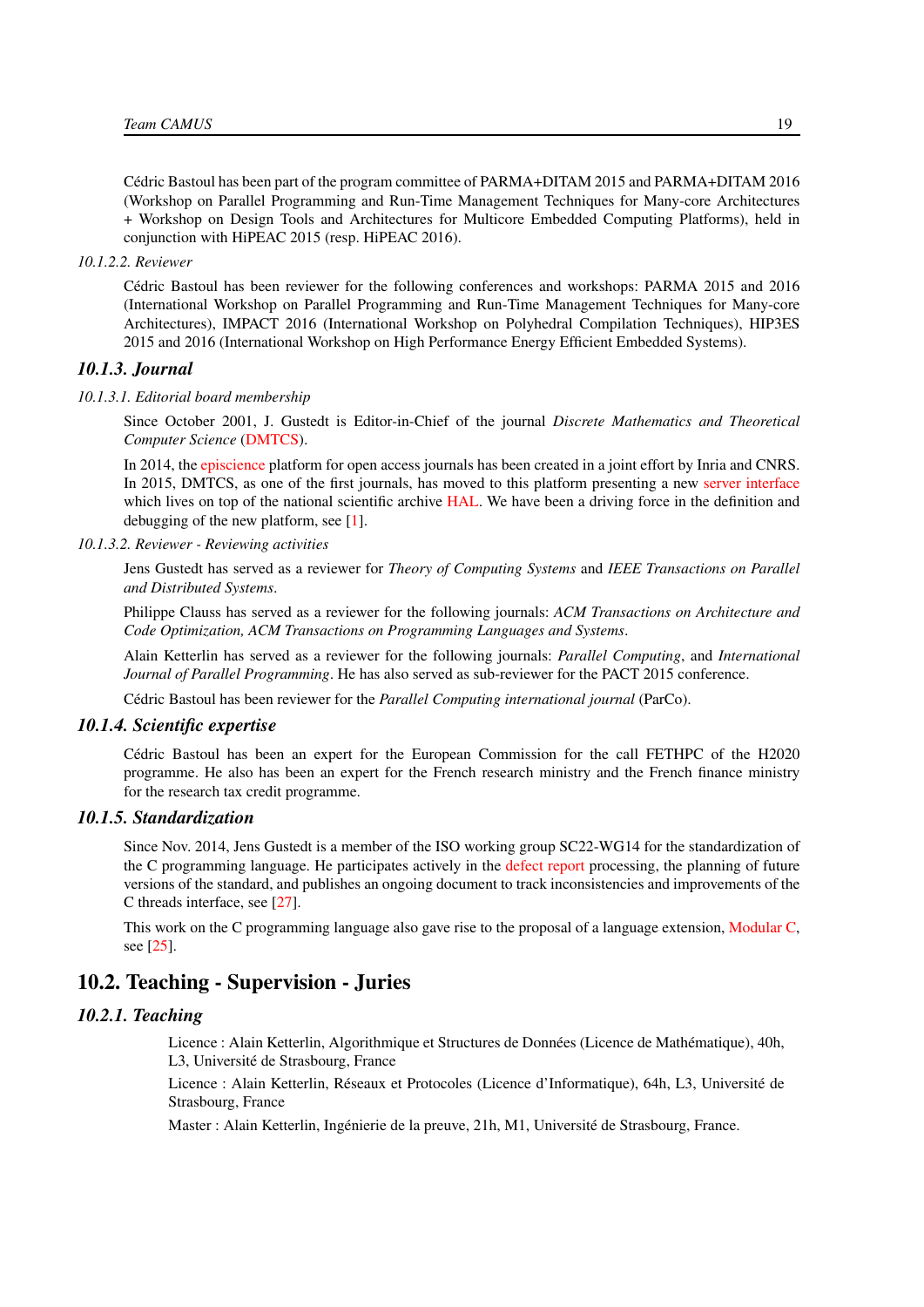Licence : Alain Ketterlin, Architecture et Programmation des mécanismes de base d'un système informatique, 68h, L1 (IUT), Université de Strasbourg, France.

Licence : Alain Ketterlin, Modèles de calcul, 14h, L1, Université de Strasbourg, France. 2nd year engineering school: Jens Gustedt, programmation avancée, 20h, ENSIIE Strasbourg, France

Licence : Jens Gustedt, systèmes concurrents, 20h, Université de Strasbourg, France

Licence : Philippe Clauss, Architecture des ordinateurs, 45h, Université de Strasbourg, France

Licence : Philippe Clauss, Systèmes d'exploitation, 40h, Université de Strasbourg, France

Master : Philippe Clauss, Compilation, 78h, Université de Strasbourg, France

Master : Philippe Clauss, Système et programmation temps-réel, 25h, Université de Strasbourg, France

Master : Philippe Clauss, Compilation avancée, 30h, Université de Strasbourg, France

Licence : Vincent Loechner, Systèmes d'exploitation, 38h, L2, Université de Strasbourg, France

Master : Vincent Loechner, parallélisme, 14h, M1, Université de Strasbourg, France

Master : Vincent Loechner, calcul parallèle, 32h, M1, Université de Strasbourg, France

Master : Vincent Loechner, langages interprétés, 37h, M1, Université de Strasbourg, France

Master : Vincent Loechner, OS embarqués, 31h, M2, Université de Strasbourg, France

Telecom Physique Strasbourg : Vincent Loechner, calcul parallèle, 20h, M2, Université de Strasbourg, France

Licence : Eric Violard, Programmation Fonctionnelle, 21h, L2, Université de Strasbourg, France

Licence : Eric Violard, Architecture des Ordinateurs, 16h, L2, Université de Strasbourg, France

Licence : Eric Violard, Logique et Programmation Logique, 26h, L2, Université de Strasbourg, France

Licence : Eric Violard, Algorithmique et Structure de Données, 35h, L3, Université de Strasbourg, France

- Licence : Cédric Bastoul, Architecture, 68h, L1 (IUT), Strasbourg University, France
- Licence : Cédric Bastoul, Operating Systems, 16h, L2, Strasbourg University, France

Licence : Cédric Bastoul, Concurrent Systems, 19h, L3, Strasbourg University, France

Master : Cédric Bastoul, Compiler Design, 48h, M1, Strasbourg University, France

Master : Cédric Bastoul, Advanced Compilation, 23h, M1, Strasbourg University, France

Master : Cédric Bastoul, Parallelism, 16h, M1, Strasbourg University, France

<span id="page-23-0"></span>Master : Cédric Bastoul, Introduction to Research, 7h, L3+M1, Strasbourg University, France

#### *10.2.2. Supervision*

PhD in progress: Yann Barsamian, *Space-Filling Curves and their Application to the Numerical Resolution of Vlasov Equations*, since Oct 2014, Eric Violard

PhD in progress: Tomasz Buchert, Madynes team, *Orchestration of experiments on distributed systems*, since Oct 2011, defended on Jan 6 2016, Jens Gustedt & Lucas Nussbaum.

PhD in progress: Mariem Saied, *Ordered Read-Write Locks for Multicores and Accelerators*, since Nov 2013, Jens Gustedt & Gilles Muller.

PhD in progress: Daniel Salas, *integration of the ORWL model into parallel applications for medical research*, since Mar 2015, Jens Gustedt & Isabelle Perseil.

PhD in progress: Juan Manuel Martinez Caamaño, *Dynamic and flexible generation of parallel loops using a dedicated intermediate representation*, since November 2013, Philippe Clauss and Philippe Helluy (IRMA lab., University of Strasbourg)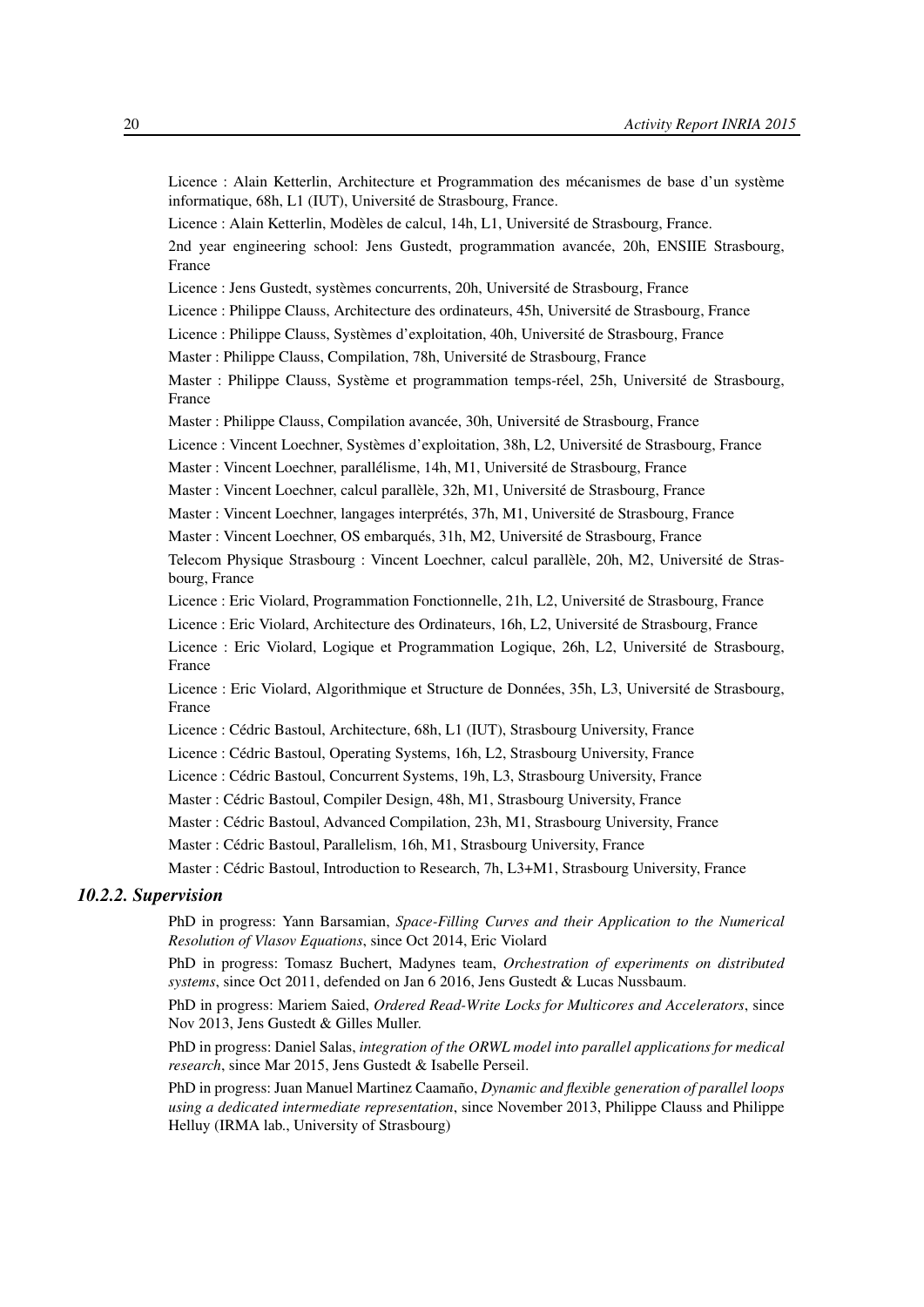PhD in progress: Nabil Hallou, *Dynamic binary optimizations*, since January 2013, Erven Rohou (ALF team) and Philippe Clauss

PhD in progress: Luis Esteban Campostrini, *Virtual linear data layout*, since January 2015, Philippe Clauss

PhD in progress : Lénaïc Bagnères, Automatic parallelization and optimization for manycore architectures, November 2012, Christine Eisenbeis and Cédric Bastoul

PhD in progress : Alexander Zinenko, Interactive program manipulation, September 2013, Stéphane Huot and Cédric Bastoul

PhD: Aravind Sukumaran-Rajam, *Beyond the Realm of the Polyhedral Model: Combining Speculative Program Parallelization with Polyhedral Compilation*, University of Strasbourg, November the 5th, 2015, Philippe Clauss

PhD: Imen Fassi, *XFOR (Multifor): A New Programming Structure to Ease the Formulation of Efficient Loop Optimizations*, University of Strasbourg, November the 27th, 2015, Philippe Clauss

PhD: Jean-François Dollinger, *A framework for efficient execution on GPU and CPU+GPU systems*, University of Strasbourg, July the 1st, 2015, Vincent Loechner and Philippe Clauss

#### *10.2.3. Juries*

<span id="page-24-0"></span>Jens Gustedt participated to the following PhD jury in 2015:

| Date   | Candidate     | <b>Place</b>                          | Role |
|--------|---------------|---------------------------------------|------|
| July 8 | Florian David | Univ. Pierre et Marie Curie, Examiner |      |
|        |               | Paris                                 |      |

Philippe Clauss participated to the following PhD juries in 2015:

| Date       | Candidate          | <b>Place</b>              | Role     |
|------------|--------------------|---------------------------|----------|
| Oct.9      | Hangbing Li        | Univ. Rennes 1            | Reviewer |
| Sept. $18$ | Nicolas Triquenaux | Univ. Versailles          | Reviewer |
|            |                    | Saint-Ouentin-en-Yvelines |          |

Alain Ketterlin was a member of the following PhD juries in 2015:

| Date     | <b>Candidate</b>         | <b>Place</b>   | Role     |
|----------|--------------------------|----------------|----------|
| Mar. 5   | Bharath Narasimha-Swamy  | Univ. Rennes 1 | Examiner |
|          | (Adv.: André Seznec)     |                |          |
| Nov. $5$ | Fabien Rozar (Adv.: Jean | Univ. Bordeaux | Examiner |
|          | Roman & Guillaume Latu)  |                |          |

Cédric Bastoul participated to the following HDR jury in 2015:

| Date   | C <b>andidate</b> | Place                    | Role      |
|--------|-------------------|--------------------------|-----------|
| May 18 | Corinne Ancourt   | Ecole des Mines de Paris | President |
| Nov. 2 | Erven Rohou       | Université de Rennes 1   | Examiner  |

Cédric Bastoul participated to the following PhD jurys in 2015:

| Date         | Candidate       | Place                               | Role     |
|--------------|-----------------|-------------------------------------|----------|
| September 25 | Rivadh Badhdadi | Pierre et Marie Curie<br>University | Reviewer |

#### <span id="page-24-1"></span>10.3. Popularization

Jens Gustedt is regularly blogging about efficient programming, in particular about the [C program](http://gustedt.wordpress.com/)[ming language.](http://gustedt.wordpress.com/) He also is an active member of the stackoverflow [community](http://stackoverflow.com/questions/tagged/c) a technical Q&A site for programming and related subjects. A book about [modern C](http://icube-icps.unistra.fr/img_auth.php/d/db/ModernC.pdf) is in preparation.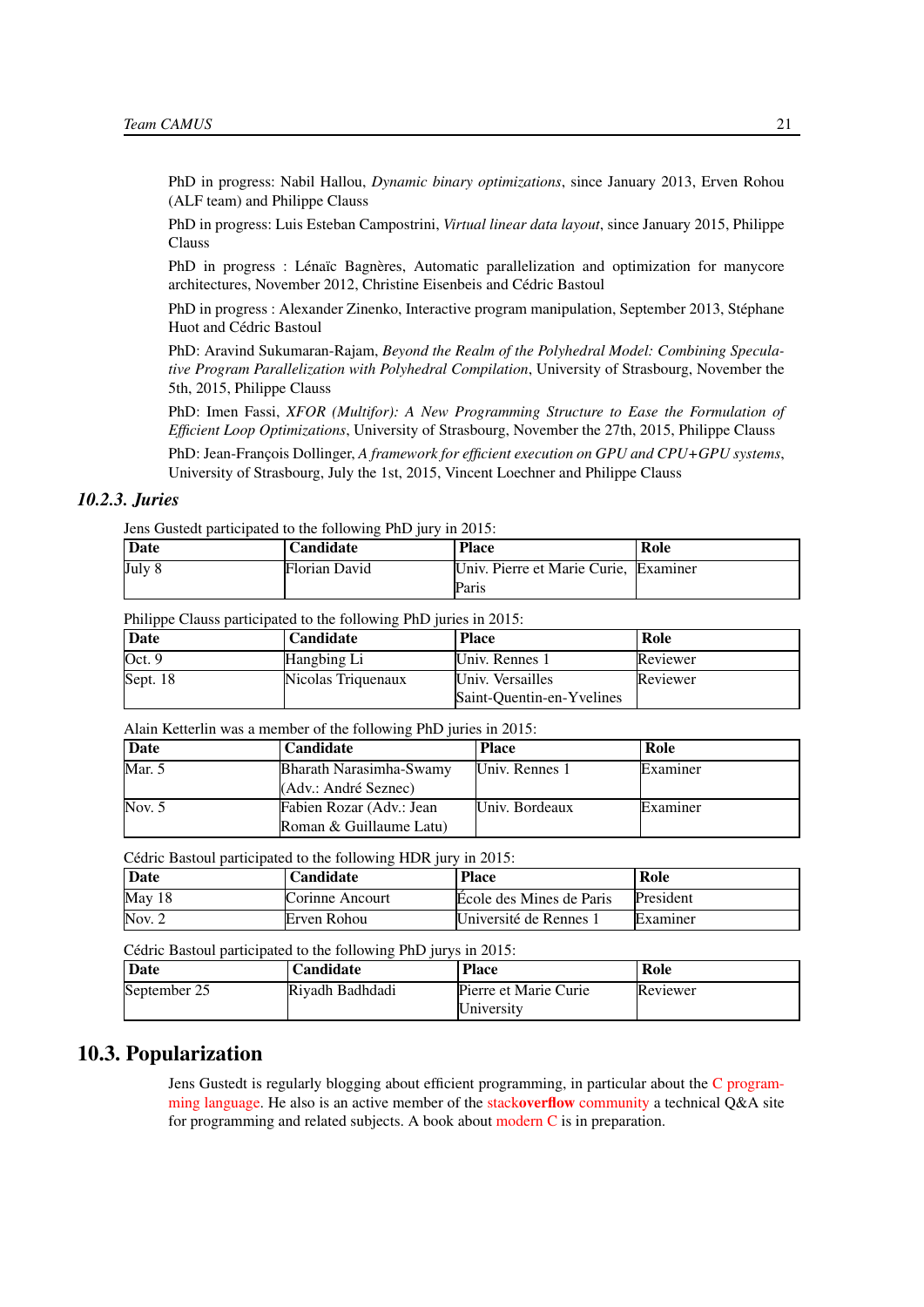Cédric Bastoul presented lectures and activities at the *Kids University* event at the University of Strasbourg in November 2015

Cédric Bastoul prepared activities for *Fête de la Science* at University of Paris-Sud in October 2015

# <span id="page-25-0"></span>11. Bibliography

## Major publications by the team in recent years

- <span id="page-25-3"></span>[1] C. BERTHAUD, L. CAPELLI, J. GUSTEDT, C. KIRCHNER, K. LOISEAU, A. MAGRON, M. MEDVES, A. MONTEIL, G. RIVERIEUX, L. ROMARY. *EPISCIENCES - an overlay publication platform*, in "ELPUB2014 - International Conference on Electronic Publishing", Thessalonique, Greece, D. P. POLYDORATOU (editor), IOS Press, June 2014, pp. 78-87 [*DOI :* 10.3233/978-1-61499-409-1-78], <https://hal.inria.fr/hal-01002815>
- [2] J. C. BEYLER, P. CLAUSS. *Performance driven data cache prefetching in a dynamic software optimization system*, in "ICS '07: Proceedings of the 21st annual international conference on Supercomputing", New York, NY, USA, ACM, 2007, pp. 202–209, <http://doi.acm.org/10.1145/1274971.1275000>
- [3] J. C. BEYLER, M. KLEMM, P. CLAUSS, M. PHILIPPSEN. *A meta-predictor framework for prefetching in object-based DSMs*, in "Concurr. Comput. : Pract. Exper.", September 2009, vol. 21, pp. 1789–1803
- [4] P. CLAUSS, F. J. FERNÁNDEZ, D. GARBERVETSKY, S. VERDOOLAEGE. *Symbolic polynomial maximization over convex sets and its application to memory requirement estimation*, in "IEEE Transactions on Very Large Scale Integration (VLSI) Systems", Aug 2009, vol.  $17, n^0$  8, pp. 983-996
- <span id="page-25-1"></span>[5] P.-N. CLAUSS, J. GUSTEDT. *Iterative Computations with Ordered Read-Write Locks*, in "Journal of Parallel and Distributed Computing", 2010, vol. 70, no 5, pp. 496-504 [*DOI :* 10.1016/J.JPDC.2009.09.002], [https://](https://hal.inria.fr/inria-00330024) [hal.inria.fr/inria-00330024](https://hal.inria.fr/inria-00330024)
- [6] A. KETTERLIN, P. CLAUSS. *Prediction and trace compression of data access addresses through nested loop recognition*, in "6th annual IEEE/ACM international symposium on Code generation and optimization", Boston, USA, ACM, April 2008, pp. 94-103, <http://dx.doi.org/10.1145/1356058.1356071>
- [7] A. KETTERLIN, P. CLAUSS. *Profiling Data-Dependence to Assist Parallelization: Framework, Scope, and Optimization*, in "MICRO-45 – Proceedings of the 2012 IEEE/ACM 45th International Symposium on Microarchitecture", Vancouver, Canada, December 2012
- <span id="page-25-2"></span>[8] B. PRADELLE, A. KETTERLIN, P. CLAUSS. *Polyhedral parallelization of binary code*, in "ACM Transactions on Architecture and Code Optimization", January 2012, vol. 8,  $n^{\circ}$  4, pp. 39:1–39:21 [*DOI :* 10.1145/2086696.2086718], <http://hal.inria.fr/hal-00664370>
- [9] R. SEGHIR, V. LOECHNER, B. MEISTER. *Integer Affine Transformations of Parametric Z-polytopes and Applications to Loop Nest Optimization*, in "ACM Transactions on Architecture and Code Optimization", June 2012, vol. 9, n<sup>o</sup> 2, pp. 8.1-8.27 [*DOI*: 10.1145/2207222.2207224], <http://hal.inria.fr/inria-00582388>
- [10] S. VERDOOLAEGE, R. SEGHIR, K. BEYLS, V. LOECHNER, M. BRUYNOOGHE. *Counting Integer Points in Parametric Polytopes Using Barvinok's Rational Functions*, in "Algorithmica", 2007, vol. 48, n<sup>o</sup> 1, pp. 37–66, <http://dx.doi.org/10.1007/s00453-006-1231-0>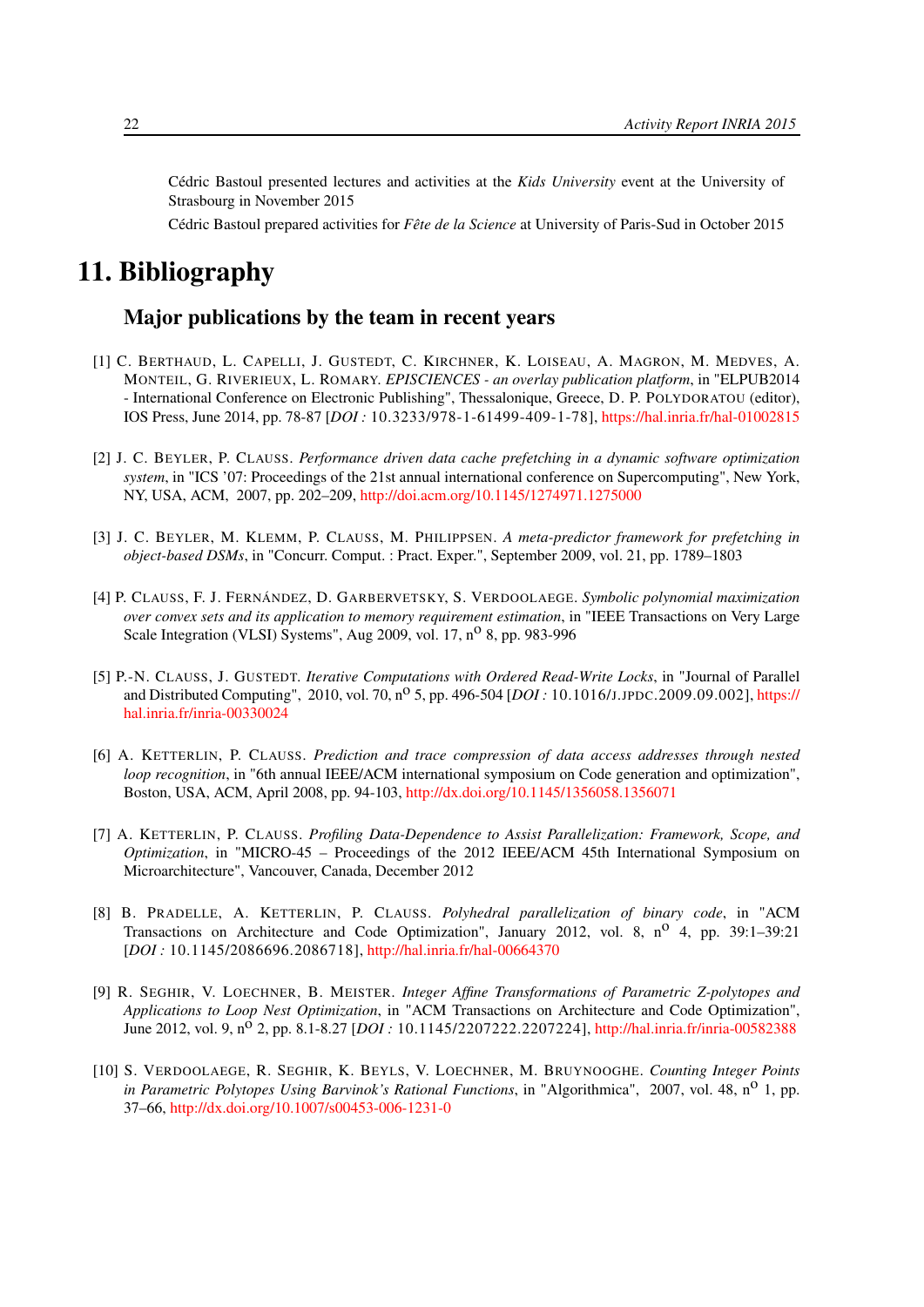#### Publications of the year

#### Doctoral Dissertations and Habilitation Theses

- <span id="page-26-6"></span>[11] J.-F. DOLLINGER. *A framework for efficient execution on GPU and CPU+GPU systems*, Université de Strasbourg, July 2015, <https://hal.inria.fr/tel-01251719>
- <span id="page-26-3"></span>[12] I. FASSI. *XFOR (Multifor): A New Programming Structure to Ease the Formulation of Efficient Loop Optimizations*, Université de Strasbourg, November 2015, <https://hal.inria.fr/tel-01251721>
- <span id="page-26-0"></span>[13] A. SUKUMARAN-RAJAM. *Beyond the Realm of the Polyhedral Model: Combining Speculative Program Parallelization with Polyhedral Compilation*, Université de Strasbourg, November 2015, [https://hal.inria.fr/](https://hal.inria.fr/tel-01251748) [tel-01251748](https://hal.inria.fr/tel-01251748)

#### Articles in International Peer-Reviewed Journals

<span id="page-26-1"></span>[14] A. SUKUMARAN-RAJAM, P. CLAUSS. *The Polyhedral Model of Nonlinear Loops*, in "ACM Transactions on Architecture and Code Optimization", December 2015, vol. 12, n<sup>o</sup> 4 [*DOI*: 10.1145/2838734], [https://hal.](https://hal.inria.fr/hal-01244464) [inria.fr/hal-01244464](https://hal.inria.fr/hal-01244464)

#### International Conferences with Proceedings

- <span id="page-26-9"></span>[15] L. BAGNÈRES, O. ZINENKO, S. HUOT, C. BASTOUL. *Opening Polyhedral Compiler's Black Box*, in "CGO 2016 - 14th Annual IEEE/ACM International Symposium on Code Generation and Optimization", Barcelona, Spain, March 2016, <https://hal.inria.fr/hal-01253322>
- <span id="page-26-8"></span>[16] C. BASTOUL, C. SABATER. *Automatic Generation of Adaptive Simulation Codes*, in "SimRace, Conference on Numerical Methods and High Performance Computing for Industrial Fluid Flows", Rueil-Malmaison, France, IFPEN, December 2015, <https://hal.inria.fr/hal-01245558>
- [17] T. BUCHERT, L. NUSSBAUM, J. GUSTEDT. *Towards Complete Tracking of Provenance in Experimental Distributed Systems Research*, in "REPPAR - Second International Workshop on Reproducibility in Parallel Computing – held together with Euro-Par", Vienna, Austria, August 2015, <https://hal.inria.fr/hal-01191855>
- <span id="page-26-4"></span>[18] P. CLAUSS. *Mind The Gap! A study of some pitfalls preventing peak performance in polyhedral compilation using a polyhedral antidote*, in "IMPACT 2015, Fifth International Workshop on Polyhedral Compilation Techniques, In conjunction with HiPEAC 2015", Amsterdam, Netherlands, January 2015, [https://hal.inria.fr/](https://hal.inria.fr/hal-01099583) [hal-01099583](https://hal.inria.fr/hal-01099583)
- <span id="page-26-2"></span>[19] I. FASSI, P. CLAUSS. *XFOR: Filling the Gap between Automatic Loop Optimization and Peak Performance*, in "14th International Symposium on Parallel and Distributed Computing", Limassol, Cyprus, IEEE (editor), June 2015, <https://hal.inria.fr/hal-01155144>
- <span id="page-26-5"></span>[20] N. HALLOU, E. ROHOU, P. CLAUSS, A. KETTERLIN. *Dynamic Re-Vectorization of Binary Code*, in "International Conference on Embedded Computer Systems: Architectures, Modeling and Simulation - SAMOS XV", Agios Konstantinos, Greece, July 2015, <https://hal.inria.fr/hal-01155207>
- <span id="page-26-7"></span>[21] O. ZINENKO, C. BASTOUL, S. HUOT. *Manipulating Visualization, Not Codes*, in "International Workshop on Polyhedral Compilation Techniques (IMPACT)", Amsterdam, Netherlands, January 2015, 8 p. , [https://hal.](https://hal.inria.fr/hal-01100974) [inria.fr/hal-01100974](https://hal.inria.fr/hal-01100974)